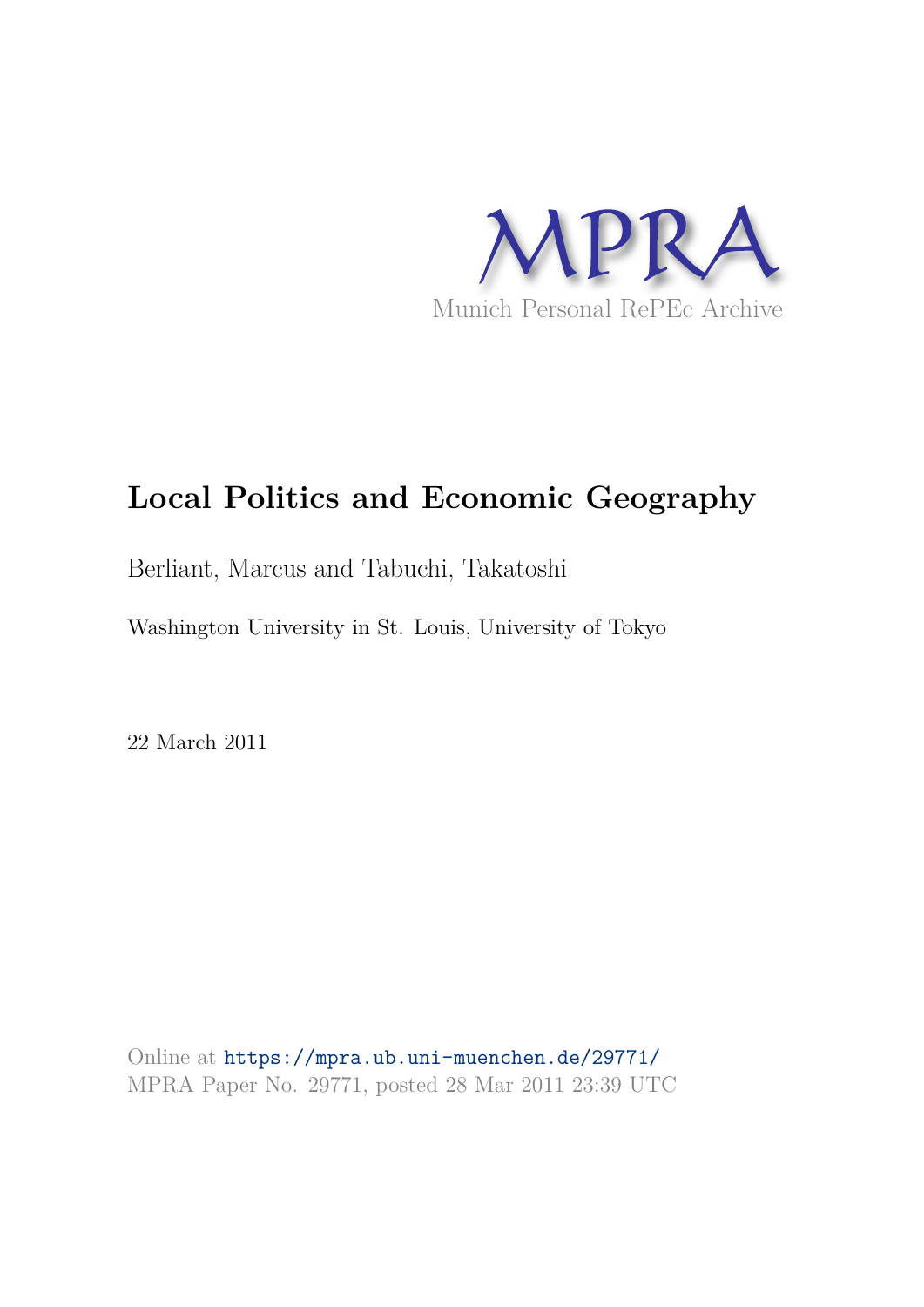## Local Politics and Economic Geography<sup>\*</sup>

Marcus Berliant<sup>†</sup>

Department of Economics, Washington University in St. Louis

Takatoshi Tabuchi<sup>‡</sup>

Faculty of Economics, University of Tokyo

March 22, 2011

#### Abstract

We consider information aggregation in national and local elections when voters are mobile and might sort themselves into local districts. Using a standard model of private information for voters in elections in combination with a New Economic Geography model, agglomeration occurs for economic reasons whereas voter stratification occurs due to political preferences. We compare a national election, where full information equivalence is attained, with local elections in a three district model. A stable equilibrium accounting for both the economic and political sectors is shown to exist. Restricting to an example, we show that full information equivalence holds in only one of the three districts when transport cost is low. The important comparative static is that full information equivalence is a casualty of free trade. When trade

The authors thank Rod R. Blagojevich for inspiring this work. We are grateful to Yasushi Asako and Antoine Loeper for helpful comments and to the University of Tokyo for financial support, but we retain responsibility for any errors.

<sup>&</sup>lt;sup>†</sup>Department of Economics, Washington University, Campus Box 1208, 1 Brookings Drive, St. Louis, MO 63130-4899 USA. Phone: (314) 935-8486. Fax: (314) 935-4156. E-mail: berliant@artsci.wustl.edu

<sup>&</sup>lt;sup>‡</sup>Faculty of Economics, University of Tokyo, Hongo 7-3-1, Bunkyo-ku, Tokyo 113-0033, Japan. Phone: (+3) 5841-5603. Fax: (+3) 5841-5521. E-mail: ttabuchi@e.u-tokyo.ac.jp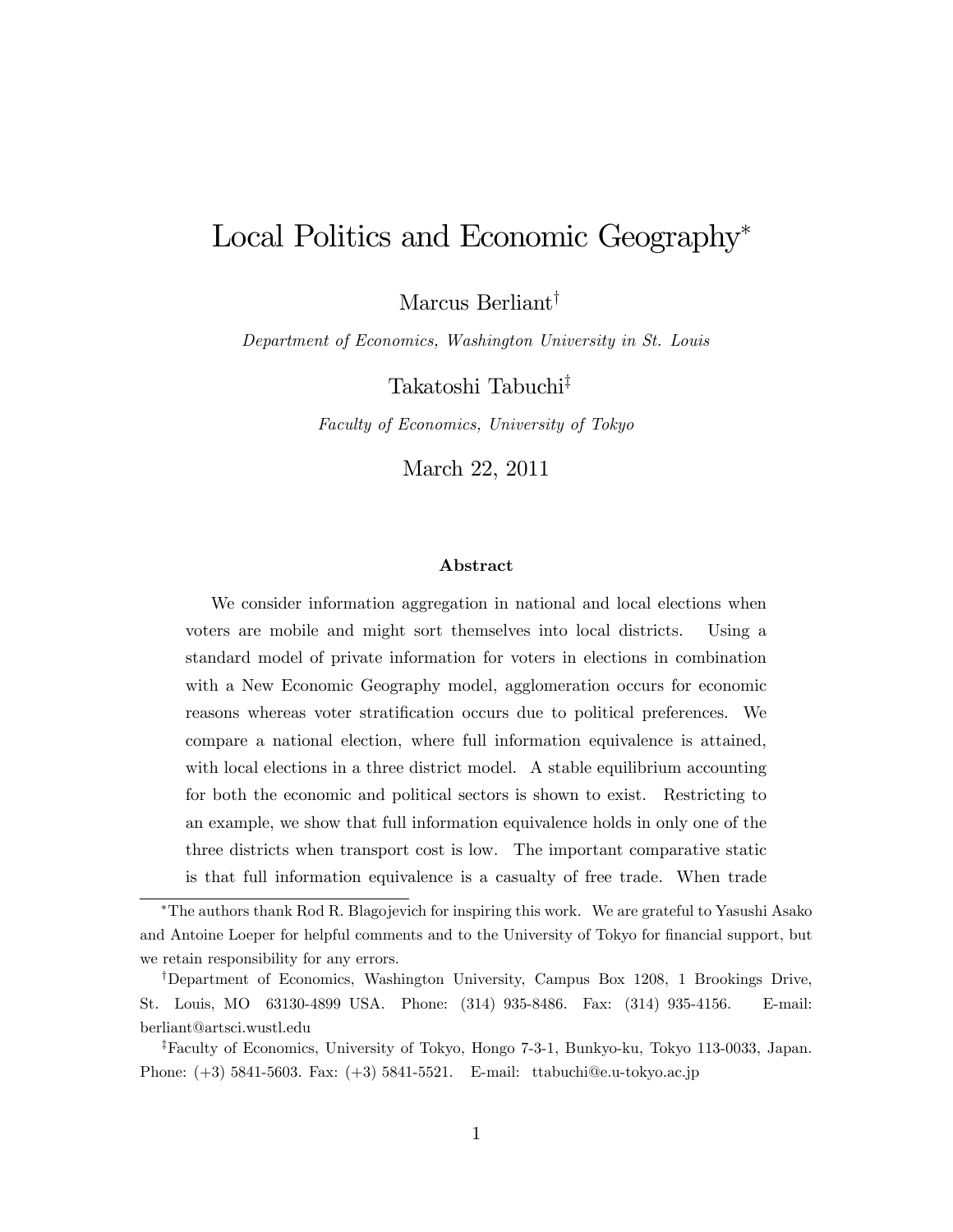is more costly, people tend to agglomerate for economic reasons, resulting in full information equivalence in the political sector. Under free trade, people sort themselves into districts, most of which are polarized, resulting in no full information equivalence in these districts. We examine the implications of the model using data on corruption in the legislature of the state of Alabama and in the Japanese Diet.

Keywords and Phrases: information aggregation in elections, informative voting, new economic geography, local politics

JEL Classification Numbers: D72, D82, R12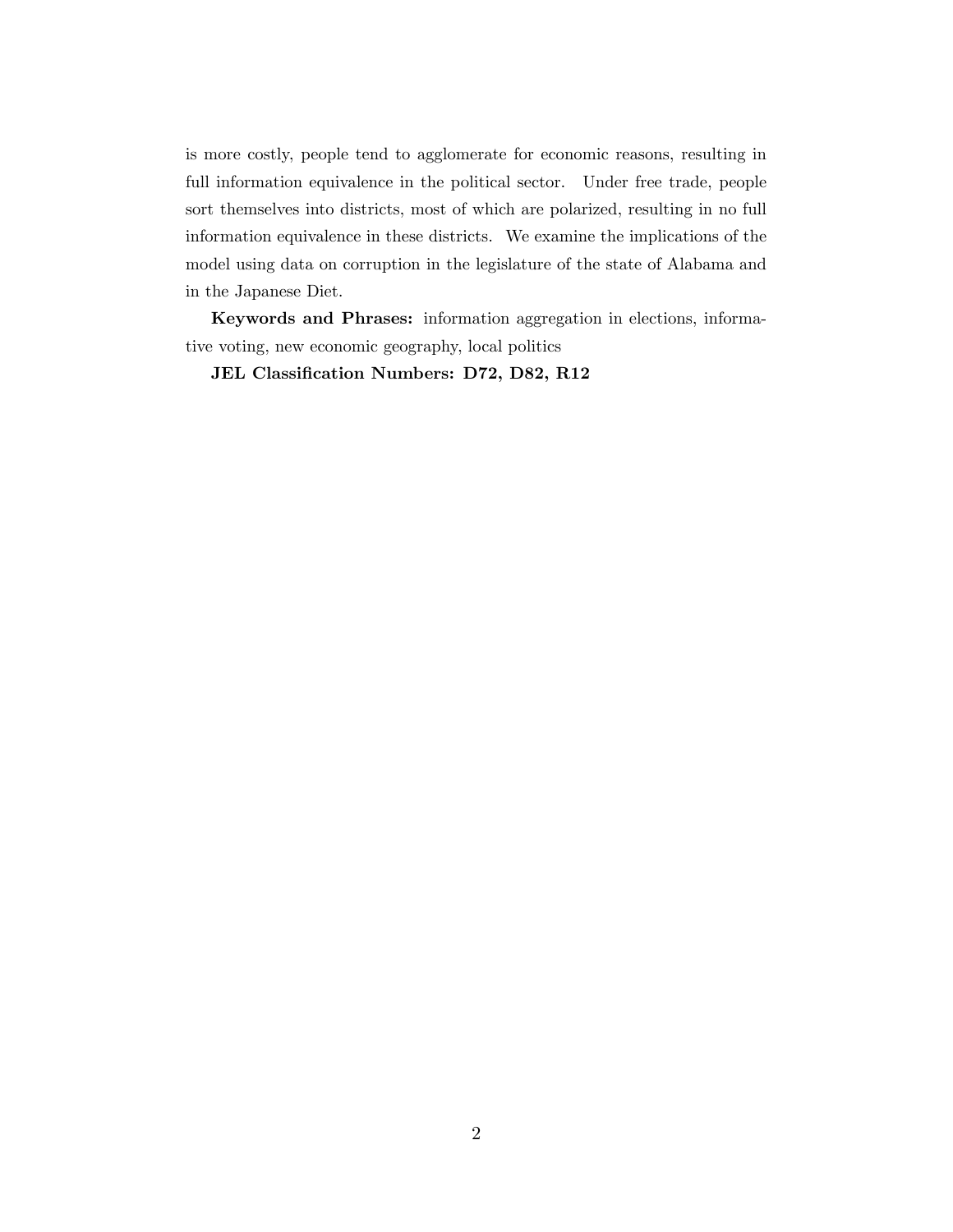### 1 Introduction

We seek to address questions at the boundary of politics and geography: How much information is revealed in local as opposed to national elections? Does the mobility of voters help or hinder information aggregation in local elections? Of course, the electorate is generally smaller in local as opposed to national elections, but does voter migration for economic reasons result in polarization of local elections? Under what circumstances do localities, such as cities, become politically polarized?

For an empirical viewpoint, we examine officials that are elected and later found to have received outside money that might compromise their votes. Consider the following data, collected by Couch et al. (1992), on whether Alabama state elected of-Öcials receive income from serving on boards of local state-funded universities. House districts are evidently smaller.

Table 1:  $2\times2$  Contingency Table for Alabama's Legislature

|        | Alabama   No Outside Income   Outside Income |              |
|--------|----------------------------------------------|--------------|
| Senate | 31 $(88.6\%)$                                | $4(11.4\%)$  |
| House  | 77 $(73.3\%)$                                | $28(26.6\%)$ |

Sources: Couch et al. (1992), http://www.legislature.state.al.us/

Note that House districts are not necessarily subsets of Senate districts.

 $\chi^2 = 3.46$ Degrees of Freedom  $= 1$ Probability  $= 0.063$ 

From this table we can see that the likelihood that House and Senate members differ in their receipt of outside income is large but not definitive. We shall explain why. Could it be that some elections for the House imply more information aggregation than others?

Next consider members of the Diet in Japan. It is bicameral, the House of Councilors having fewer members than the House of Representatives.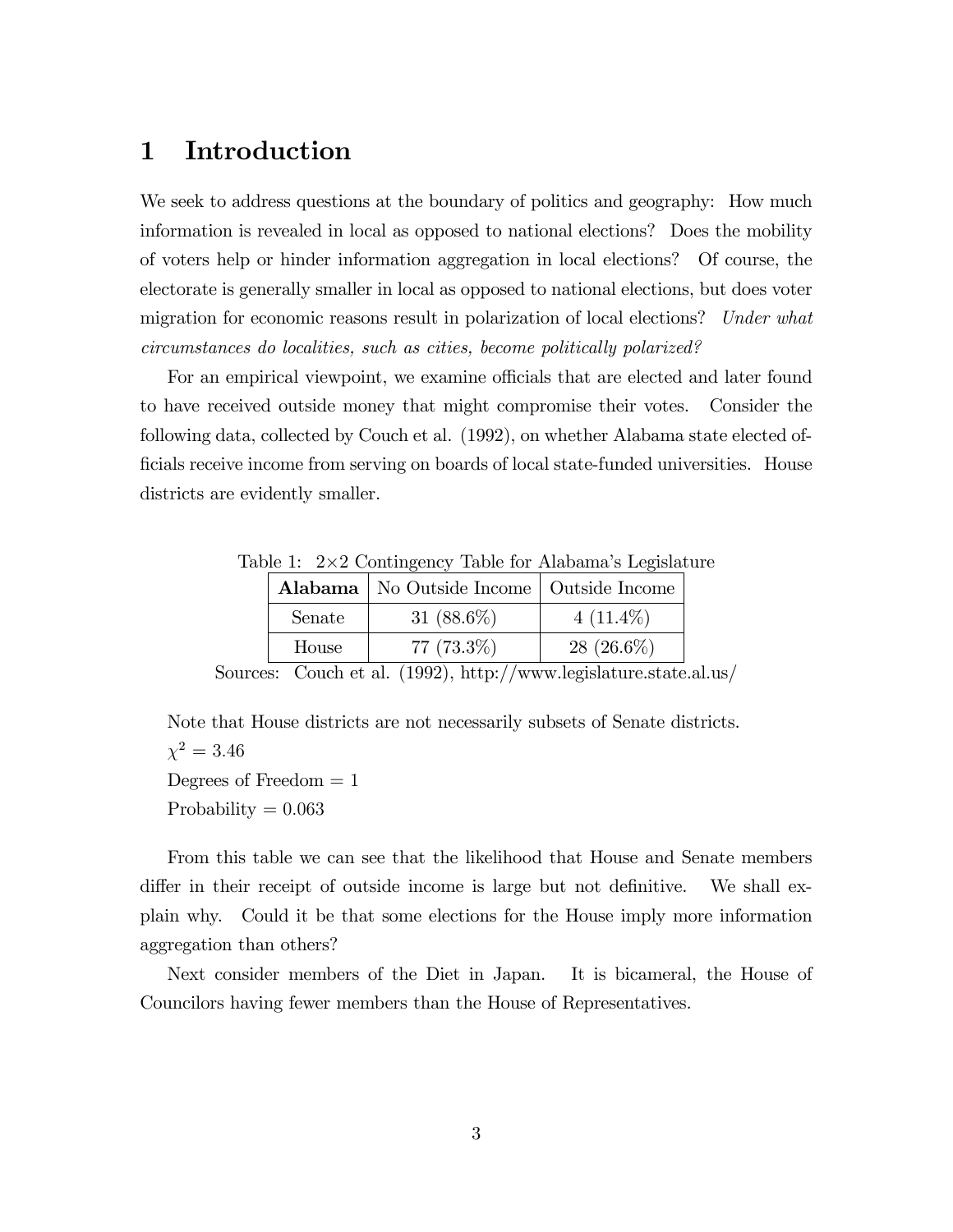| Japan                    |                | No Allegations   Resigned Under Duress or Convicted |  |
|--------------------------|----------------|-----------------------------------------------------|--|
| House of Councilors      | 145 $(99.3\%)$ | $1(0.7\%)$                                          |  |
| House of Representatives | 290 $(96.7\%)$ | $10(3.3\%)$                                         |  |
| .                        |                |                                                     |  |

Table2:  $2 \times 2$  Contingency Table for Japan's Diet<sup>1</sup>

Note that House of Representatives districts are subsets of House of Councilors districts.

 $\chi^2 = 2.86$ Degrees of Freedom  $= 1$ Probability  $= 0.091$ 

Again, there appears to be more corruption in elections involving smaller districts, but this is not definitive. Our model will explain this.

To address the theoretical questions we have posed as well as to explain the data, we formulate a model of politics and information aggregation in elections where voters are also economic agents and mobile. Geography and politics interact and feed back in interesting ways: On the one hand, economic factors might cause agglomeration of agents, thus affecting the polarization of districts, the aggregation of information in local elections, and the outcomes of local elections. On the other hand, the outcomes of elections in localities might affect the agglomeration of agents into these localities. This interplay leads us to the introduction of geography into models of politics, in particular those associated with the Condorcet jury theorem such as Austen-Smith and Banks (1996) and Feddersen and Pesendorfer (1997). It also leads us to introduce politics into models of stratification or agglomeration, such as Krugman (1991). In this respect, we could have used a model of local public goods for this purpose, but find the New Economic Geography model from urban economics to be both more tractable and less biased toward stratification. For example, in the US context, local education and quality of schools, along with property taxes, are the most important criteria used by consumers/voters for determining location of residence. Tiebout

Source: http://www.notnet.jp/data04index.htm

<sup>&</sup>lt;sup>1</sup>In the House of Councilors of Japan's Diet, 146 of the 242 seats are elected in single-seat districts and 96 by proportional representation. In the House of Representatives, 300 of the 480 seats are elected in single-seat districts and 180 by proportional representation.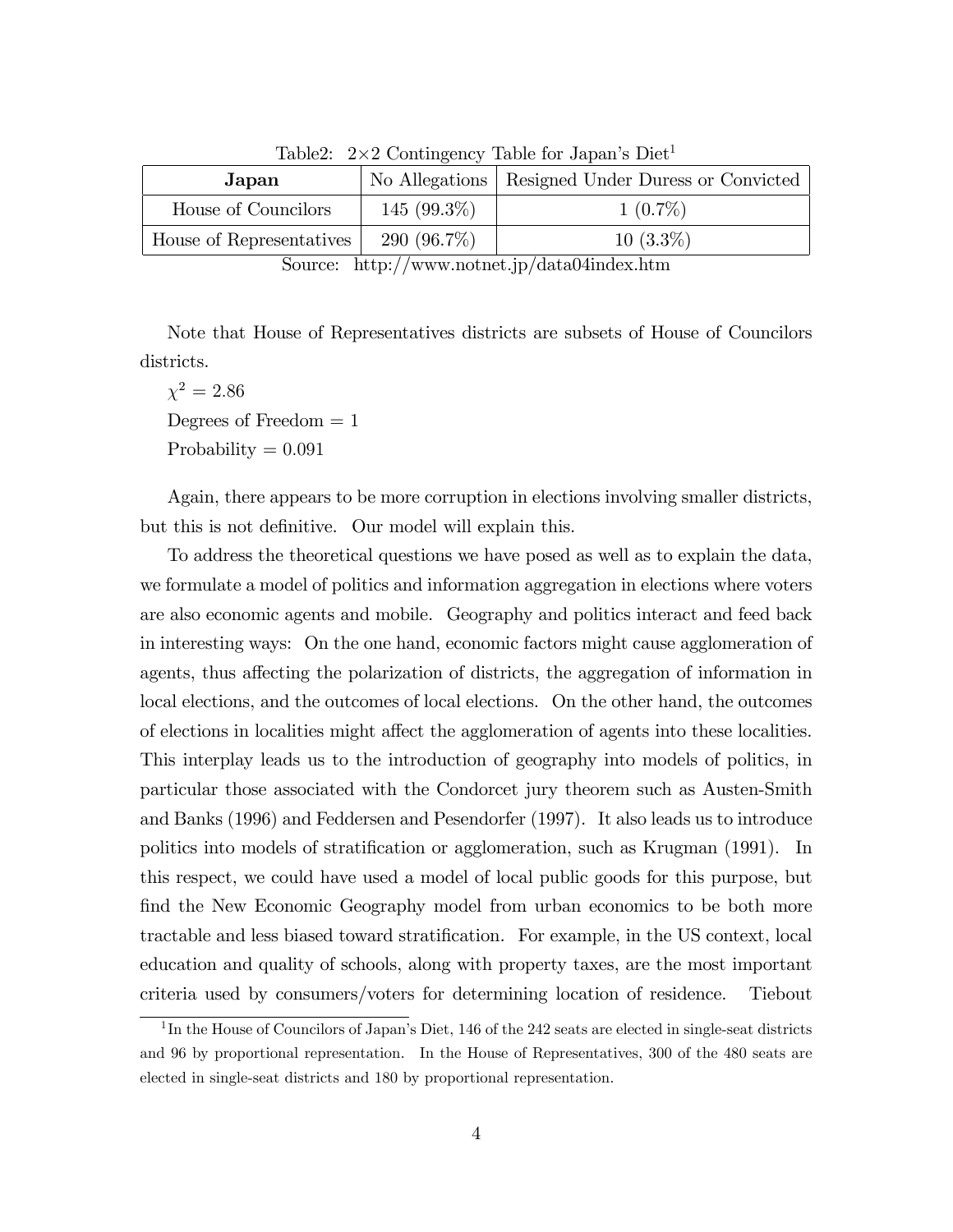sorting models will generally lead directly to stratification by type of consumer in equilibrium, implying a failure of full information equivalence in the various districts. In summary, we could use a model of equilibrium in a local public goods economy in place of the New Economic Geography part of our model, but we conjecture that results would be similar. In general, New Economic Geography models lead to agglomeration, but not directly to stratification.

Our main Öndings are summarized as follows. We compare a national election, where the same outcome is attained whether voters know everyone's private information or not (called *full information equivalence*<sup>2</sup> in the political science literature), with local elections in a three district model. A stable equilibrium accounting for both the economic and political sectors in the local model is shown to exist. Restricting to an example, we show that full information equivalence holds in only one of the three districts when transport cost is low. The important comparative static is that full information equivalence is a casualty of free trade. When trade is more costly, people tend to agglomerate for economic reasons, resulting in full information equivalence in the political sector. Under free trade, people sort themselves into districts, two of which are polarized, resulting in no full information equivalence in these districts. The remaining district still satisfies full information equivalence. Thus, if the signals voters receive concern the conflict of interest or corruption of candidates in their district, it is expected that elections in districts with smaller populations (local elections) will result in a higher proportion of compromised elected officials. This might even happen if the electorate is large, as in our model. But some of these districts will still satisfy full information equivalence, so the correlation between size of electorate and information aggregation in elections is imperfect. Nevertheless, our model endogenously generates politically polarized districts.

The literature on information aggregation in elections has a focus on an electorate that is exogenously given and thus is immobile. Austen-Smith and Banks (1996) presented the seminal work on the Condorcet jury theorem, showing in a gametheoretic context that for some states of nature, not all the information of voters is revealed in Nash equilibrium even if they all have the same objective functions and priors. Feddersen and Pesendorfer (1997) find sufficient conditions for which full

<sup>&</sup>lt;sup>2</sup>Equivalently, it can be said that full information aggregation occurs in the election.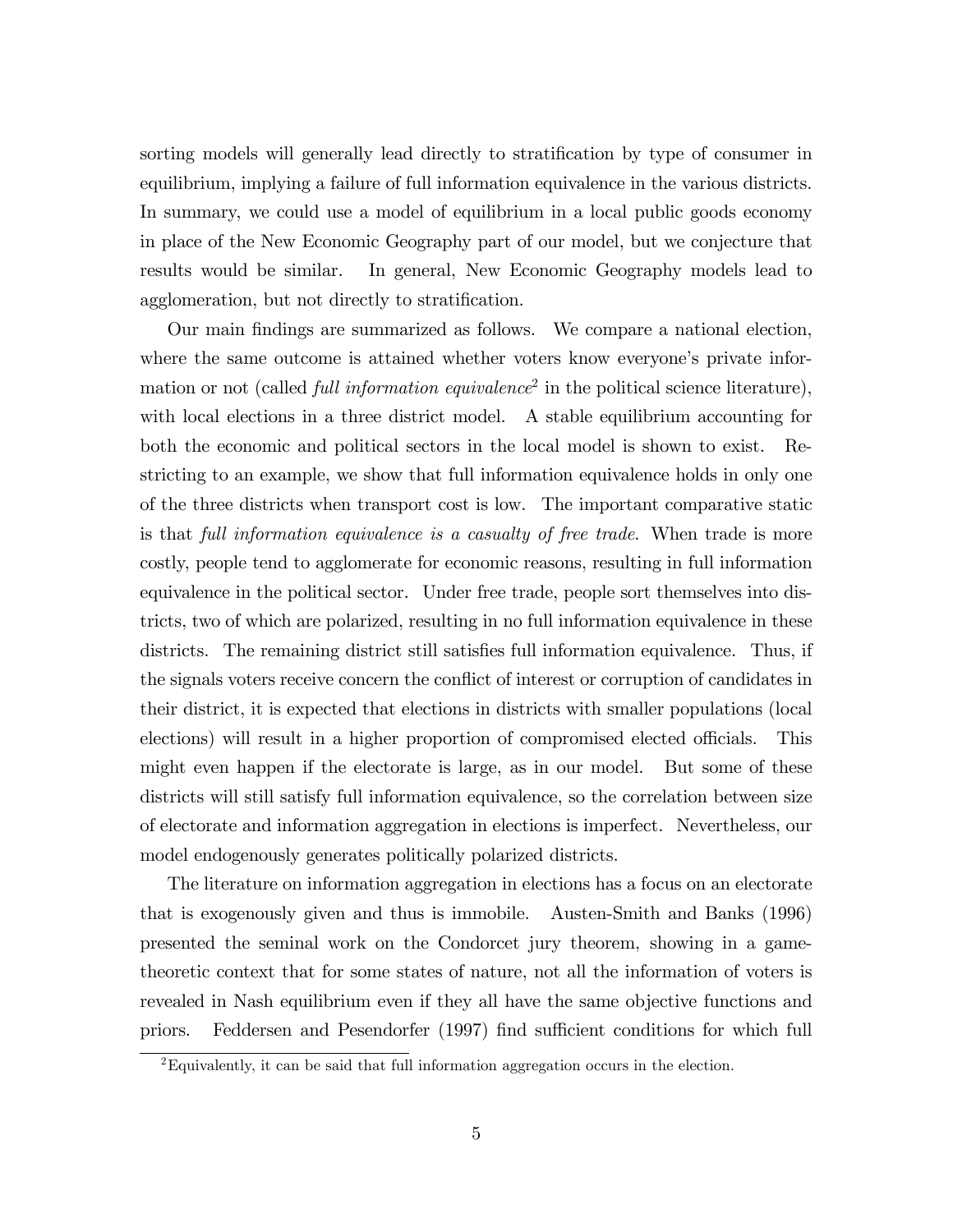information equivalence holds at Nash equilibrium, and that is the framework we employ below.

The literature on economic geography has almost no focus on voting, particularly when there is asymmetric information about candidates or ballot measures.

We wish to emphasize that one interpretation of the model, specifically taking the uncertainty to be about political corruption, is useful primarily because there are empirical implications that can be taken to data. Other interpretations of the alternatives over which there is uncertainty, for example the effects of policies regarding a local public good such as schooling, or candidate productivity or valence, are equally valid and possibly more interesting, but are harder to take to data. This will be discussed further in the conclusions.

The outline for the balance of the paper is as follows. Section 2 gives the model and definitions of equilibrium and stability. Section 3 provides the basic results on existence of a stable equilibrium and proofs. Section 4 contains the comparative statics of the model with a focus on local politics. Section 5 discusses the general implications of the model, returning to our discussion of the data. Finally, Section 6 gives our conclusions. For reference, an Appendix contains the assumptions used by Feddersen and Pesendorfer (1997) in our notation and context.

### 2 The model

The spatial structure of the model consists of three districts indexed by  $i = 1, 2, 3$ , located at each vertex of a regular triangle. These can be cities, regions or jurisdictions within a city. There is an exogenously given mass  $L > 0$  of consumers, each of whom supplies one unit of labor inelastically. Let the population of district  $i$  be denoted by  $L_i$ .

The model has a political as well as an economic sector. Overall utility is given by the sum of subutilities from the two sectors. The utility from the economic sector for a resident of district  $i$  is given by  $u_i$ , whereas the utility from the political sector is given by  $v$ . The total utility is given by

$$
U_i \equiv u_i + v.
$$

We will describe these subutility functions, including their domains, in detail. We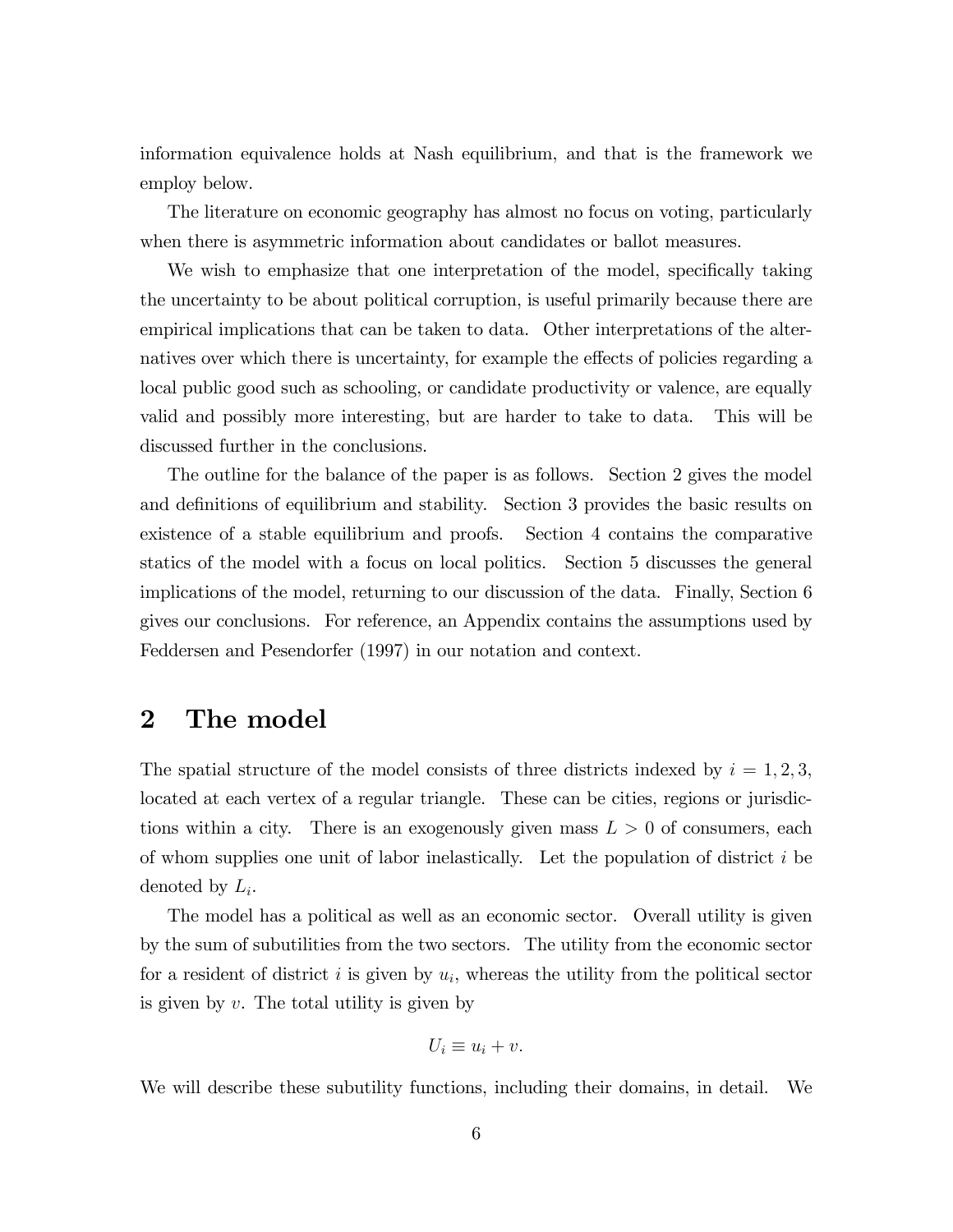begin by describing the economic sector.

### 2.1 The economic sector

Preferences are defined over a continuum of varieties of a horizontally differentiated good. The preferences of a typical resident of district i are represented by the following CES utility:

$$
u_i = \left[\sum_{j=1}^3 \left( \int_{\Omega_j} d_{ji}(\omega)^{\frac{\varepsilon-1}{\varepsilon}} d\omega \right) \right]^{\frac{\varepsilon}{\varepsilon-1}}, \tag{1}
$$

where  $d_{ji}(\omega)$  is the consumption in district i of variety  $\omega$  produced in district j, and  $\Omega_j$  is the set of varieties produced in district j with  $j = 1, 2, 3$ . The parameter  $\varepsilon > 1$ measures both the constant own-price elasticity of demand for any variety, and the elasticity of substitution between any two varieties. Unlike standard models in the tradition of New Economic Geography, there is no freely traded homogeneous good. The freely traded homogeneous good is unrealistic and its presence might not be innocuous (Davis, 1998).

To explain how the economic sector works, first fix the locations of consumers.

Production of any variety of the differentiated good takes place under increasing returns to scale by a set of monopolistically competitive firms. This set is endogenously determined in equilibrium by free entry and exit. In what follows, we denote by  $n_i$  the mass of firms located in district i. Production of each variety requires both a fixed and a constant marginal labor input requirement, denoted by  $\bar{c}$  and c respectively. As for transportation costs, inter-district shipments of any variety are subject to iceberg transportation costs:  $\tau_{ij} \geq 1$  units have to be shipped from district  $i$  to district  $j$  for one unit to reach its destination.

Given our assumptions, in equilibrium firms differ only by the district in which they are located. Accordingly, to simplify notation, we drop the variety label  $\omega$  from now on. Then, the maximization of (1) subject to the budget constraint

$$
\sum_{j=1}^{3} n_j p_{ji} d_{ji} = w_i \tag{2}
$$

yields the following individual demand in district  $i$  for a variety produced in district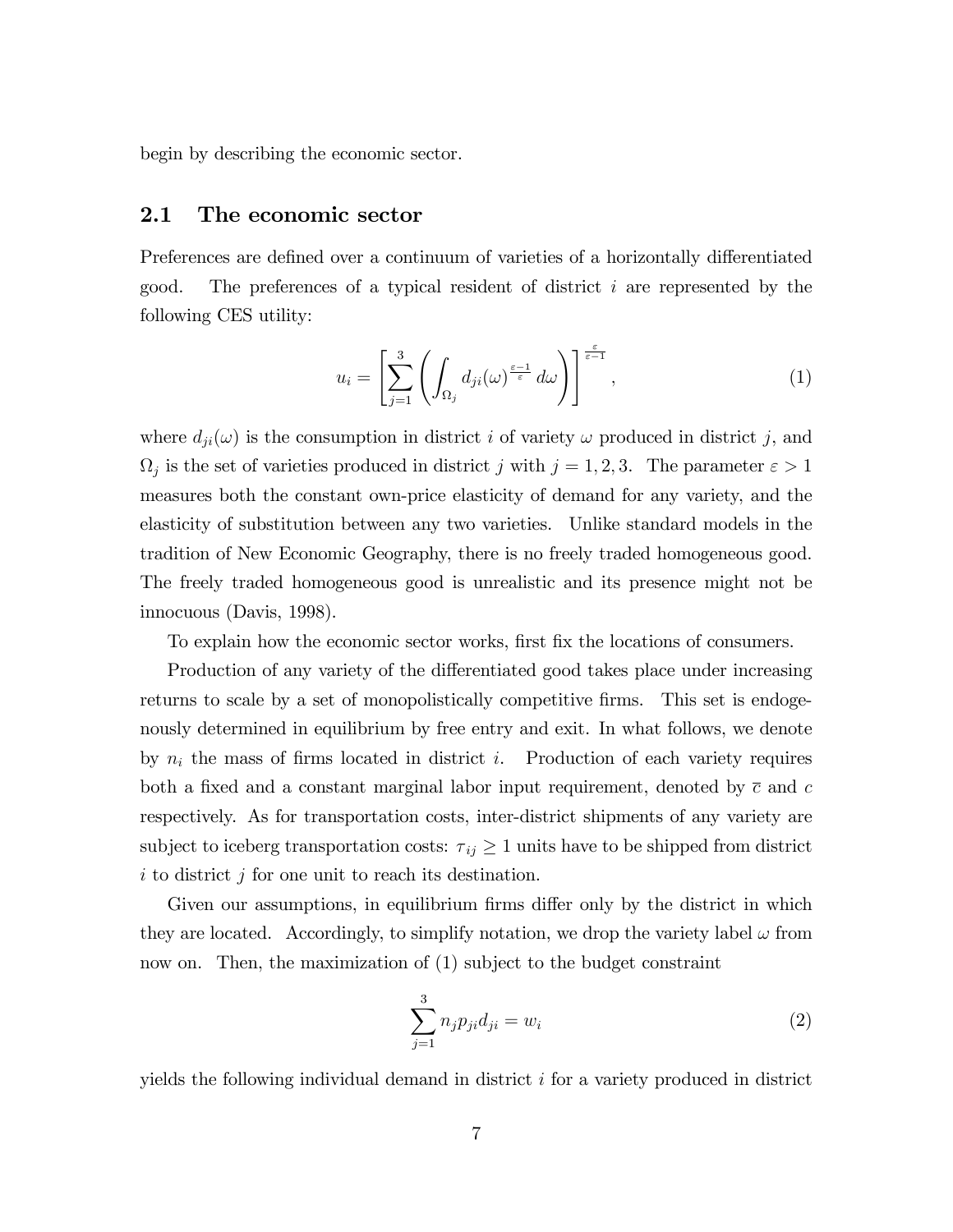j:

$$
d_{ji} = \frac{p_{ji}^{-\varepsilon}}{P_i^{1-\varepsilon}} w_i,
$$
\n(3)

where  $w_i$  is the wage in district i,  $p_{ji}$  is the delivered price of the variety from district j to district i, and  $P_i$  is the CES price index in district i defined by:

$$
P_i \equiv \left(\sum_{k=1}^3 n_k p_{ki}^{1-\varepsilon}\right)^{\frac{1}{1-\varepsilon}}.\tag{4}
$$

Because of the iceberg transport cost assumption, a typical firm established in district i has to produce  $q_{ij} = \tau_{ij} d_{ij} L_j$  units to satisfy final demand  $d_{ij}$  in district j, where  $L_j$  is the number of consumers in district j. The firm takes (3) into account when maximizing its profit given by:

$$
\Pi_i = \left(\sum_{j=1}^3 p_{ij} d_{ij} L_j\right) - w_i \left(c \sum_{j=1}^3 q_{ij} + \overline{c}\right).
$$
 (5)

Profit maximization with respect to  $p_{ij}$ , taking the price index  $P_j$  as given because of the continuum of varieties, then implies that the price per unit delivered is:

$$
p_{ij} = \frac{\varepsilon c}{\varepsilon - 1} \tau_{ij} w_i = \tau_{ij} w_i.
$$
\n(6)

Due to free entry and exit, profits must be non-positive in equilibrium. Then  $(5)$  and  $(6)$  imply that firms' equilibrium scale of operation in country i must satisfy  $\Pi_i = 0$ , which is rewritten as:

$$
(p_{ii} - cw_i) \sum_{j=1}^{3} \tau_{ij} d_{ij} L_j = w_i \overline{c}.
$$
 (7)

Because the labor input is given by  $c \sum_{j=1}^{3} q_{ij} + \overline{c}$  in (5), the labor market clearing conditions are given by:

$$
n_i \left( c \sum_{j=1}^3 \tau_{ij} d_{ij} L_j + \overline{c} \right) = L_i.
$$
 (8)

Eliminating  $p_{ij}$  and  $\sum_{j=1}^{3} \tau_{ij} d_{ij} L_j$  from (6), (7) and (8), we get:

$$
n_i^* = \frac{L_i}{\varepsilon \overline{c}}.\tag{9}
$$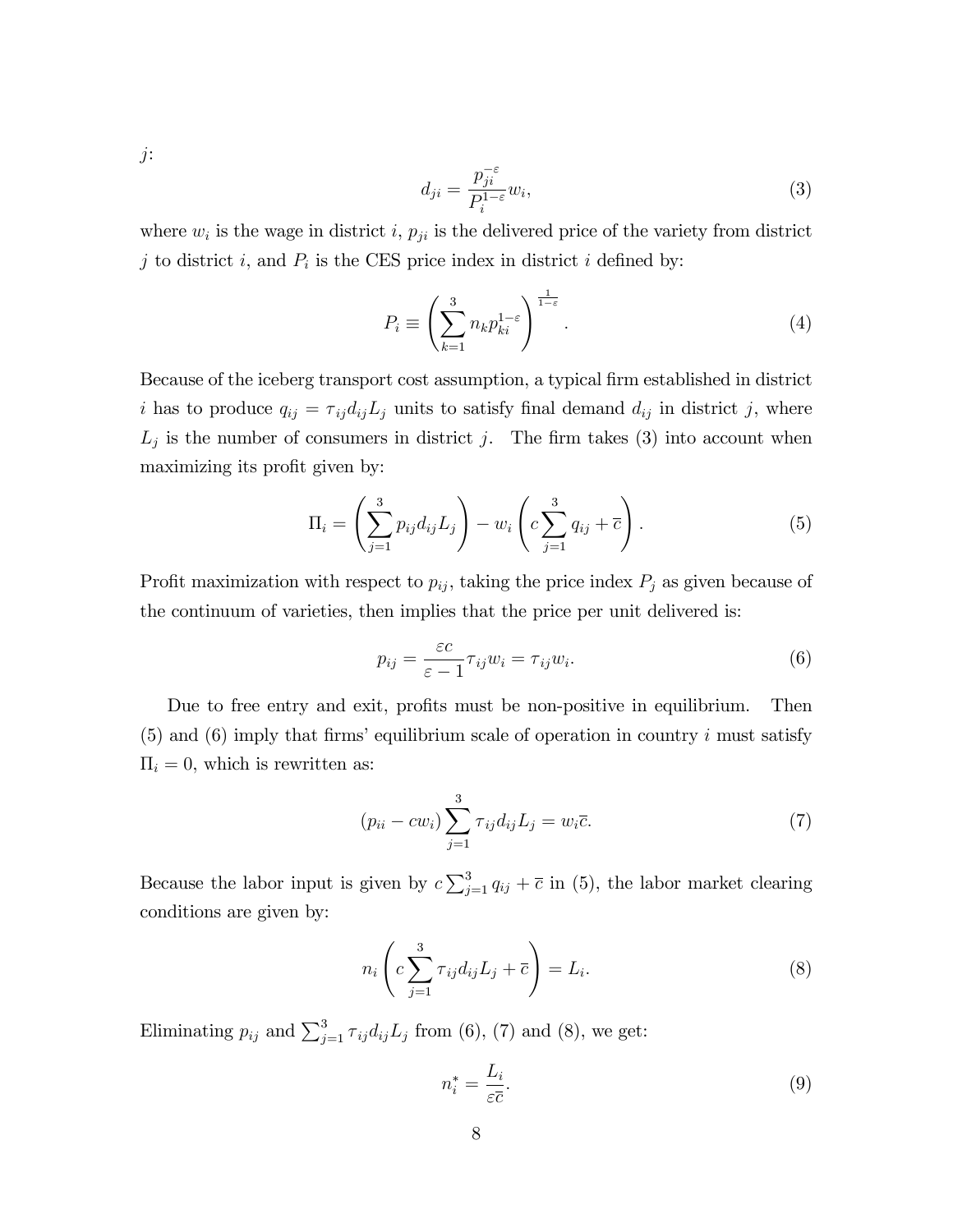That is, the number of firms in a district is proportional to the number of workers in that district at equilibrium.

Substituting  $(4)$ ,  $(6)$  and  $(9)$  into the zero profit condition  $(7)$ , we have:

$$
\sum_{j=1}^{3} \frac{\phi_{ij} w_j L_j}{\sum_k n_k^* w_k^{1-\varepsilon} \phi_{kj}} = w_i^{\varepsilon}.
$$
\n(10)

Due to the geographically symmetric location of the districts, we set

$$
\phi_{ij} \equiv \tau_{ij}^{1-\varepsilon} = \begin{cases} \phi \in [0,1] & \text{if } i \neq j \\ 1 & \text{if } i = j \end{cases},
$$

which is a measure of how free trade is. Its value is one when trade is free and zero when trade is prohibitively costly. There are three equilibrium conditions (10) and three unknowns:  $w_1, w_2$  and  $w_3$ . However, one of the three equations in (10) is redundant by Walras' law. We set  $w_1 = 1$  by choosing the wage in district 1 as the numéraire. As is standard in the New Economic Geography literature, it can be shown that there is a unique solution, namely  $(w_1, w_2, w_3) = (1, w_2^*, w_3^*).$ 

The indirect equilibrium utility (with a fixed distribution of consumers) is given by:

$$
u_i^* = \frac{w_i^*}{P_i^*} = \frac{w_i^*}{\left[\frac{1}{\varepsilon \bar{c}} \sum_{j=1}^3 \phi_{ji} (w_j^*)^{1-\varepsilon} L_j\right]^{\frac{1}{1-\varepsilon}}}.
$$

It can also be shown that if  $L_i > L_j$ , then  $w_i^* > w_j^*$  and  $u_i^* > u_j^*$ . This is called the market size effect: the nominal and real wages are higher in the larger country.

### 2.2 The political sector

There are two types of elections, namely national elections and local elections. For national elections, every consumer votes. For local elections, the alternatives are chosen in each district independently. Only the residents of a district vote in the local election for that district. We formulate two models, one with only a national election, and one with only local elections. We adopt the framework of Feddersen and Pesendorfer (1997) for the political sector. There are two alternatives in any election, A and Q. Let  $\gamma \in \{A, Q\}$ . A preference parameter for a voter is given by  $x \in [-1, 1]$ , whereas the state is given by  $s \in [0, 1]$ . The set of voter types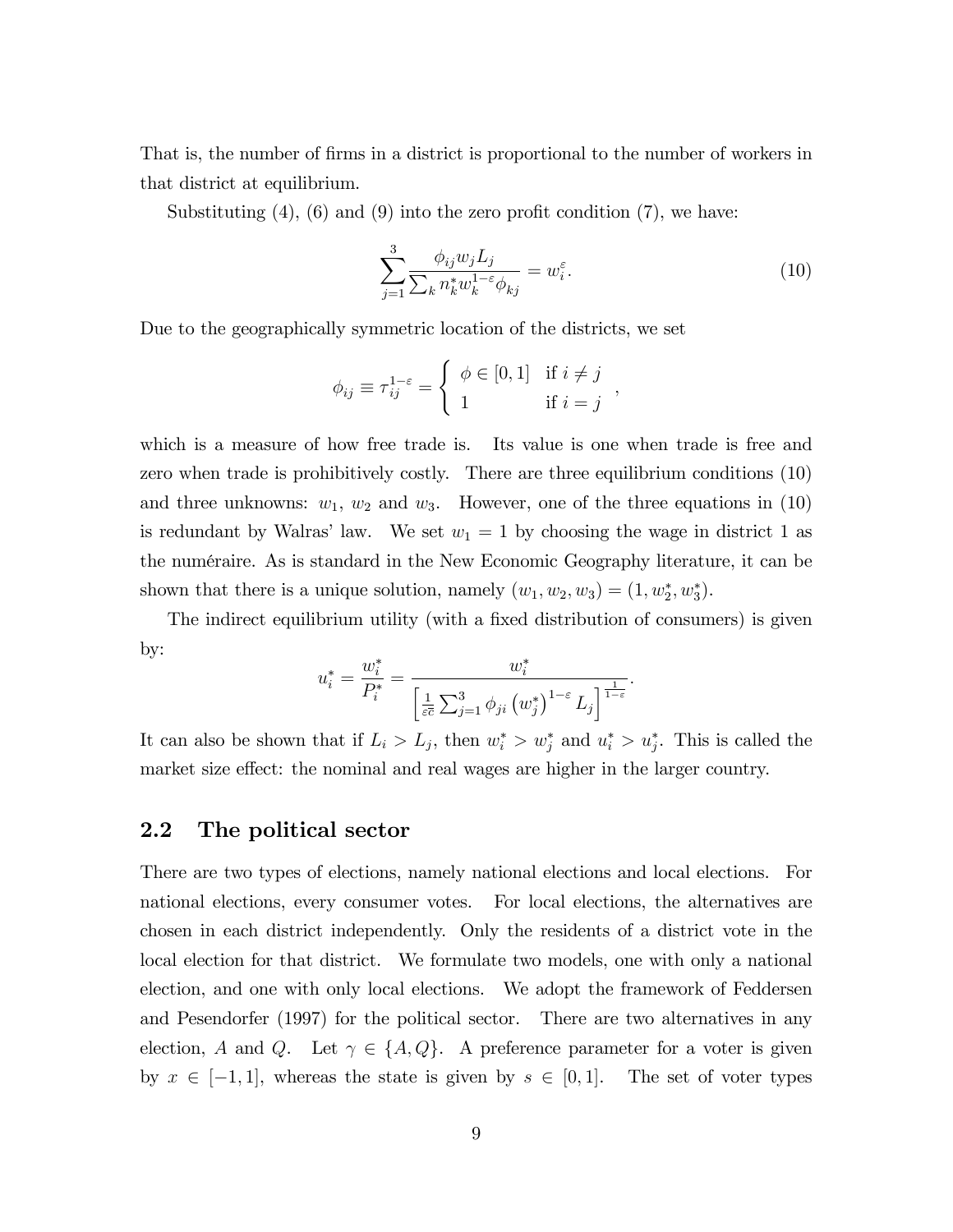is denoted by  $X = [-1, 1]^3$  The probability distribution over consumer types is given by  $F$  (if it has a density, call it  $f$ ), whereas the common prior over states is given by  $G(s)$  (if it has a density, call it g). Define the utility from the political sector of type x from alternative  $\gamma$  in state s to be  $v(\gamma, s, x)$ . We assume that  $\Delta v(s, x) \equiv v(A, s, x) - v(Q, s, x)$  is continuous and increasing in s and x.

The total utility of a consumer in district  $i$  of type  $x$  is abbreviated as

$$
U_i^x \equiv u_i + v.
$$

Each voter receives a signal  $\sigma \in \{1, ..., M\}$  at the beginning of the political stage, before voting, but after the economic stage. Denote by  $p(\sigma | s)$  the probability that a consumer receives signal  $\sigma$  in state s.

### 2.3 Timing of the game

All players have perfect foresight. The timing of the game is as follows. First, the firms and consumers locate themselves in the three districts, knowing what lies ahead. The agents cannot relocate after this step. Then economic equilibrium in the districts is achieved. Next, each consumer receives a signal about the alternatives in the political sector. Then they simultaneously vote over the two alternatives, the winner determined by majority rule. For national elections, the outcome is independent of the district of residence. For local elections, the outcome is specific to each of the three districts. This is equilibrium in the political sector. Finally, all players receive their utility payo§s. We seek the subgame perfect Nash equilibria of this game.

Notice that for national elections, only the economic sector matters in the choice of location, so the game reduces to a standard New Economic Geography model. Hence, we focus on local elections.

#### 2.4 Equilibrium

**Definition 1** A strategy profile is a measurable map  $\pi = (\pi_1, \pi_2)$  where  $\pi_1 : X \longrightarrow$  $\{1,2,3\}$  and  $\pi_2: X \times \{1,2,3\} \times \{1,...,M\} \longrightarrow [0,1].$  Here,  $\pi_1$  denotes the strategy

 ${}^{3}$ In the terminology of Feddersen and Pesendorfer (1997), there is only one information service.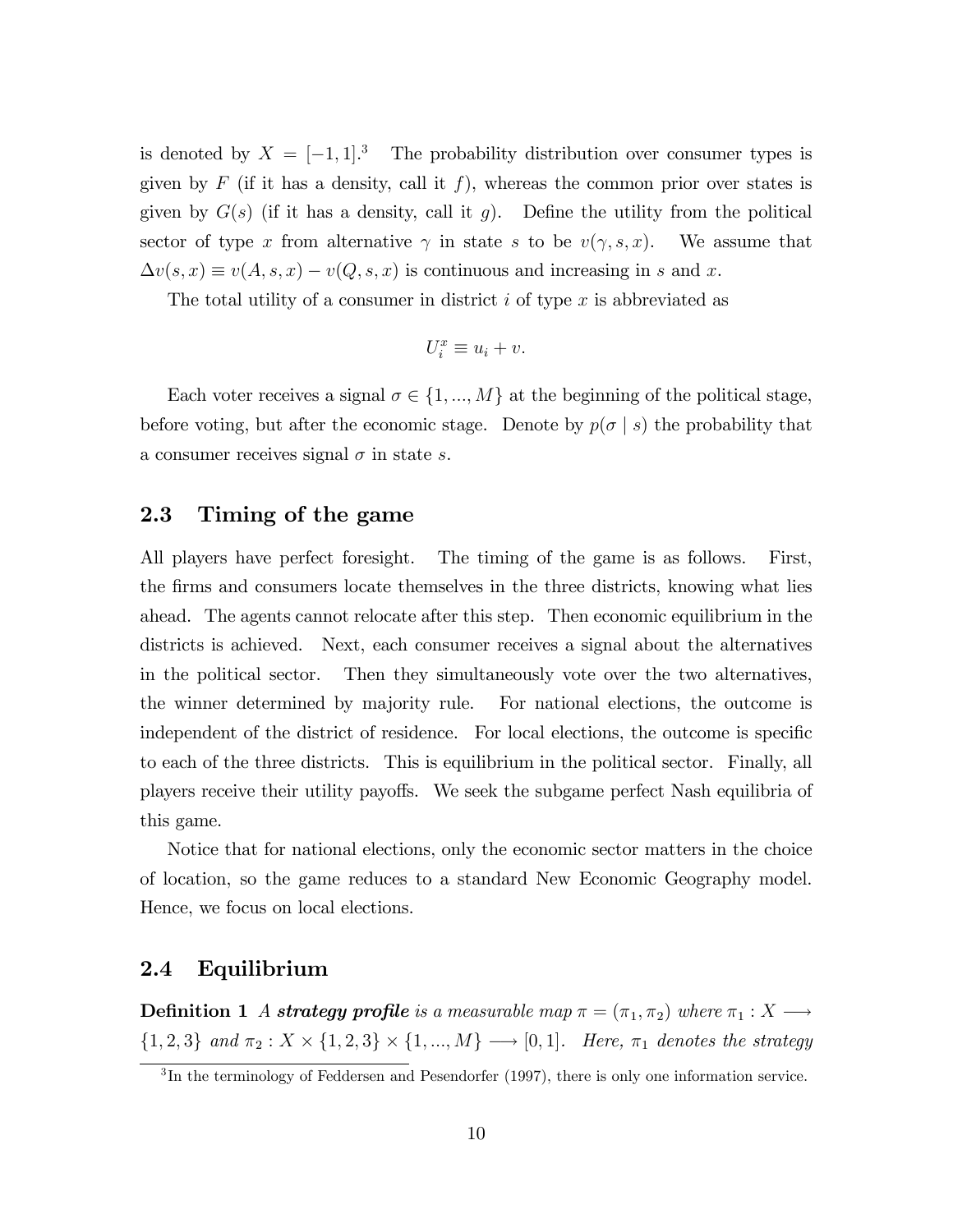at stage 1, the economic stage, whereas  $\pi_2$  denotes the strategy at stage 2, the political stage. In general, the range of  $\pi_2$  denotes a mixed strategy where 0 is a pure strategy vote for  $A$  whereas  $1$  is a vote for  $Q$ .

In stage 1, each consumer (of any type) chooses a location. In stage 2, they vote.

We face a technical issue here that is faced by most working on information aggregation in elections. In general, models with a finite number of voters are used due to division by zero in applying Bayesí rule when there is a continuum of voters. In other words, the event that a person is pivotal when there is a continuum of voters often has probability zero, so conditioning on this event is not possible. One option to address this problem is to use regular conditional probabilities, but that is not possible in our context. The alternative that we (and the literature) use is specified as follows.

The first stage of the game proceeds as an economy and game with a continuum of players. This yields a population distribution in each of the three districts. For national elections, votes from all districts are counted. For local elections, only votes from a district are counted for the election in that district. When there are local elections, there is an outcome for each district.

Fix population distributions  $F_1$ ,  $F_2$ ,  $F_3$  in districts 1, 2, and 3, respectively (if there is a density f for F, then  $F_1$  has density  $f_1$ ,  $F_2$  has density  $f_2$ , and  $f_3$  has density  $F_3$ ). For local elections (national elections follow in an obvious way) we draw randomly and independently N voters from each district using the appropriate district-wide distribution, where  $N$  is exogenous. Focus on a district i and a symmetric strategy profile for the district  $\pi_2$ . Following Feddersen and Pesendorfer (1997, p. 1034), for each state  $s \in [0, 1]$  we can calculate the updated posterior for the state, conditional on a voter being pivotal, on the signal they receive, and on others' strategies. For simplicity, we denote this by  $\rho(s | \pi_2, \sigma, k)$ . Using this posterior, we can compute expected utility from the two alternatives, namely  $E[v(A, s, x) | \pi_2, \sigma]$ and  $E[v(Q, s, x) | \pi_2, \sigma]$ . A voter can choose Q or A. Mixed strategies are defined in the obvious way. If the proportion of voters who choose  $Q$  is larger than  $1/2$ , then  $Q$ is the outcome. Otherwise, A is the outcome. Expectations over the randomization are counted for mixed strategies.

A second stage N-equilibrium is a symmetric Bayesian Nash equilibrium in this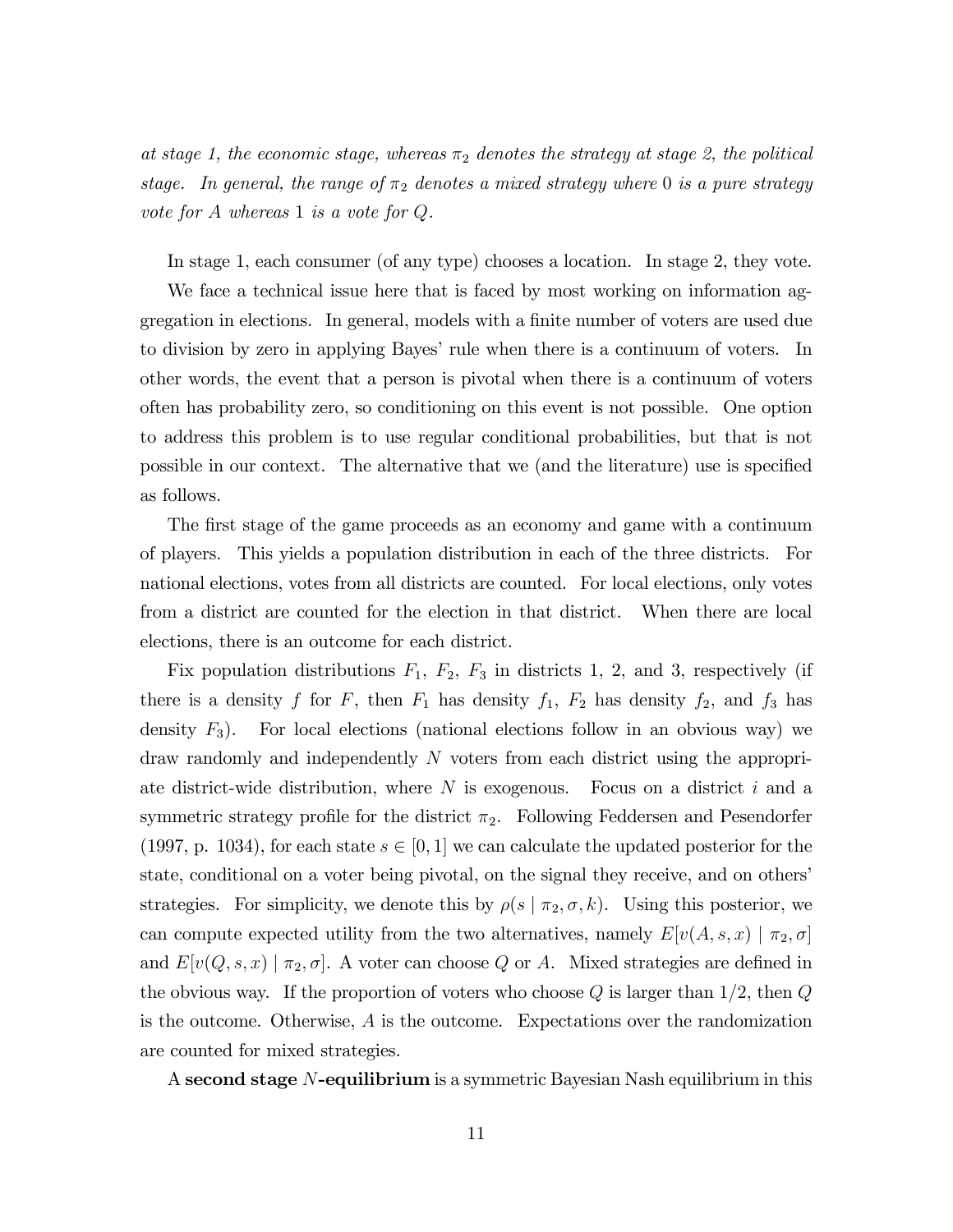second stage of the game, where no consumer/voter uses a weakly dominated strategy. Proposition 1 (actually the proof in the appendix) of Feddersen and Pesendorfer (1997) shows that such an equilibrium exists under their Assumption 1.

A second stage equilibrium is any limit point of second stage N-equilibria where N tends to infinity. Such exist if second stage N-equilibrium exists for each  $N$ due to the following argument. Let  $\pi_2^N$  be a second stage N-equilibrium with N voters drawn from  $F_i$ . If necessary, draw a converging subsequence so that for  $i = 1, 2, 3$ :  $\int_X \pi_2^N(x, i, \sigma) dF_i$  converges for each  $\sigma$ .<sup>4</sup> This yields the expected number of votes for  $Q$  given  $\sigma$  at equilibrium. Then apply Fatou's lemma in several dimensions (see Hildenbrand, 1974, p. 69) to obtain a limit. The law of large numbers implies that if this number exceeds  $\frac{1}{2}$  in district *i*, then given  $\sigma$ , the winner is *Q*. Otherwise, it is A. Notice that the limit is not necessarily an equilibrium of the limiting game, due to problems with division by zero mentioned above. Rather, it is the limit of a sequence of equilibria for games with Önitely many players, where the number of players tends to infinity.

Fix a strategy profile  $\pi = (\pi_1, \pi_2)$ . Fix a district *i*. At stage 2, the posterior over states conditional on being pivotal in that district and observing signal  $\sigma$  is denoted by  $\beta_i(s \mid \text{piv}, \pi_2, \sigma)$ . Then the explicit derivation of  $\beta_i$  can be found in Feddersen and Pesendorfer (1997, p. 1034) and below. The objective of a voter of type  $x \in X$ is given by

$$
\max_{\gamma \in \{A,Q\}} \int_0^1 v(\gamma, s, x) \cdot \beta_i(s \mid piv, \pi_2, \sigma) ds.
$$

An **equilibrium** is the limit point of a sequence of subgame perfect, symmetric Bayesian Nash equilibria in this two stage game, where (almost) no consumer/voter in the sequence of games uses a weakly dominated strategy.

Informally, an equilibrium is said to satisfy full information equivalence in district  $i$  if the alternative that wins the election in that district is almost surely the one that would have been chosen if the electorate in that district were fully informed about the state s. The formal definition of full information equivalence is technical because it relies on statements about the asymptotic properties of large but finite elections, and can be found in Feddersen and Pesendorfer (1997, p. 1042).

<sup>&</sup>lt;sup>4</sup>Notice that for each N this is just a list of real numbers of fixed, finite length, so such a converging subsequence exists.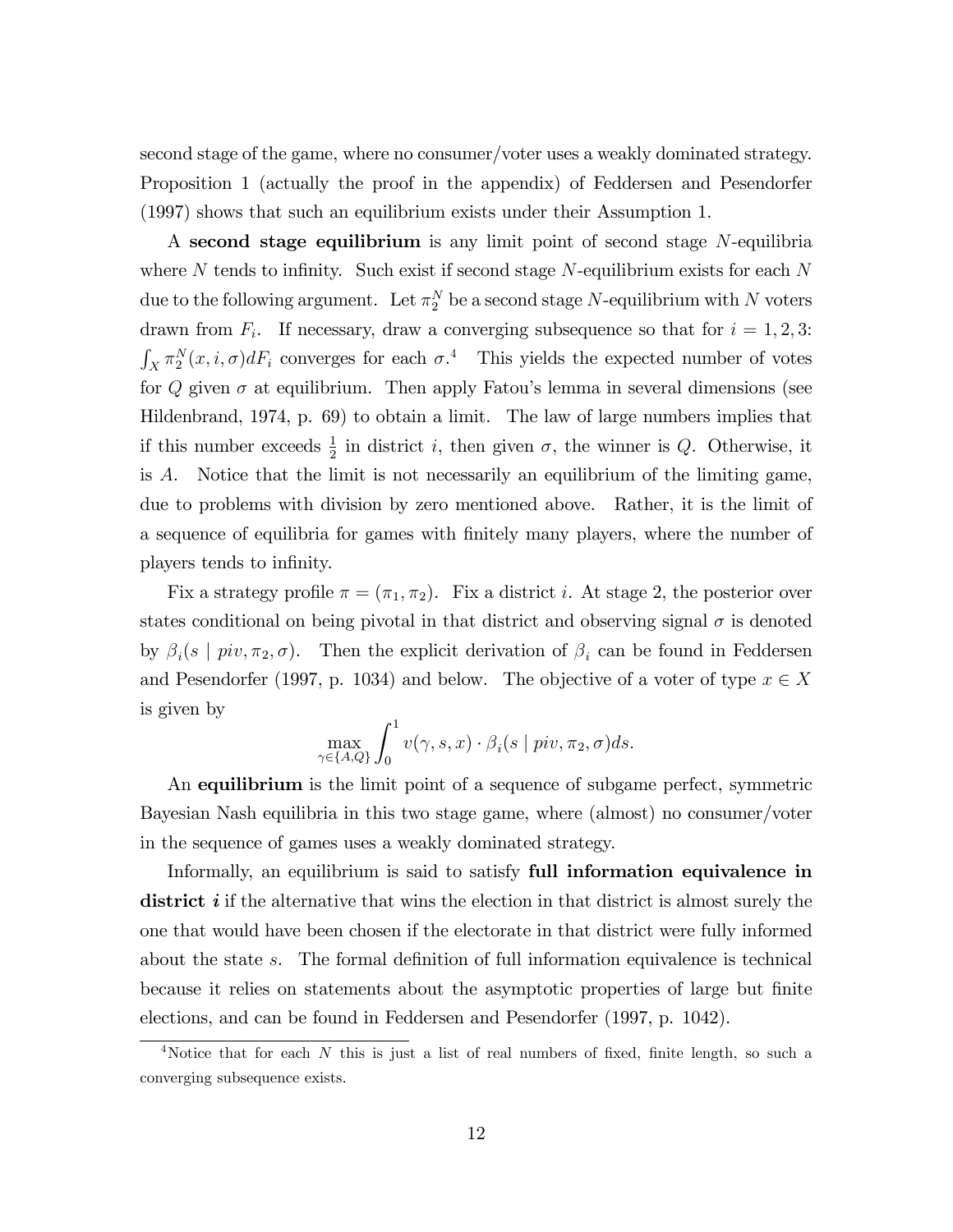#### 2.5 Stability

To ease notation, we define  $\lambda_i = \frac{L_i}{L_i}$  $\frac{L_i}{L}$ . Take an equilibrium population distribution  $(\lambda_1^*$  $\lambda_1^*, \lambda_2^*, \lambda_3^*$  with indirect economic utility  $u_i^*$  and with indirect political expected utility  $Ev_i^*(x)$  for  $i = 1, 2, 3$ . Let  $f_i^*$  be the equilibrium density of types in district i, and let  $S_i^*$  be its support. We say that the equilibrium is *stable* if

$$
\frac{d\left(U_j^* - U_i^*\right)}{d\lambda_j} = \frac{d\left(Ev_j^* - Ev_i^*\right)}{dx} \bullet \frac{dx}{d\lambda_j} + \frac{d\left(u_j^* - u_i^*\right)}{d\lambda_j}\Big|_{x \in S_i^* \cap S_j^*} < 0 \quad \text{for } i, j = 1, 2, 3; \ i \neq j. \tag{11}
$$

Here we are assuming that the economic equilibrium *does* change at the margin. However, the marginal change in the distribution of voters in the districts *does not* change the political equilibrium in either their origin or destination. The reason for this asymmetry between sectors is as follows. On the one hand, in the economic sector, even though no single consumer can affect prices, the consumers who are moved to a new district can observe that equilibrium prices, and thus their indirect utility, actually change. We take the limit of the change in utility divided by the measure of consumers moved as the measure of consumers goes to zero, resulting in the derivative of indirect utilities with respect to population. On the other hand, for the political sector, we are taking a different kind of limit, namely the limit of voting equilibria when there are random draws from the electorate as the size of the draw becomes large. When the distribution  $F$  has a density  $f$ , the probability that any particular person is even chosen as a member of a finite draw is zero. Thus, each individual agent does not think that their move to another district will affect the political outcome in either their origin or destination. (One can move a set of positive measure between districts and take limits as both the size of the draw and the measure of the set moved tend to zero. In that case, the order of limits is important. Since the limit of the equilibria as the size of the draw tends to infinity is not necessarily an equilibrium of the limiting game, we must focus on a fixed, finite size of draw and take the limit as the measure of agents moved tends to zero first, then focus on the limit of such equilibria as the sample size tends to infinity. In essence, we are testing for stability of the equilibria of the games with finite random draws of the electorate from the distribution rather than stability of the limit game. The latter has ill-defined conditional probabilities of being pivotal.)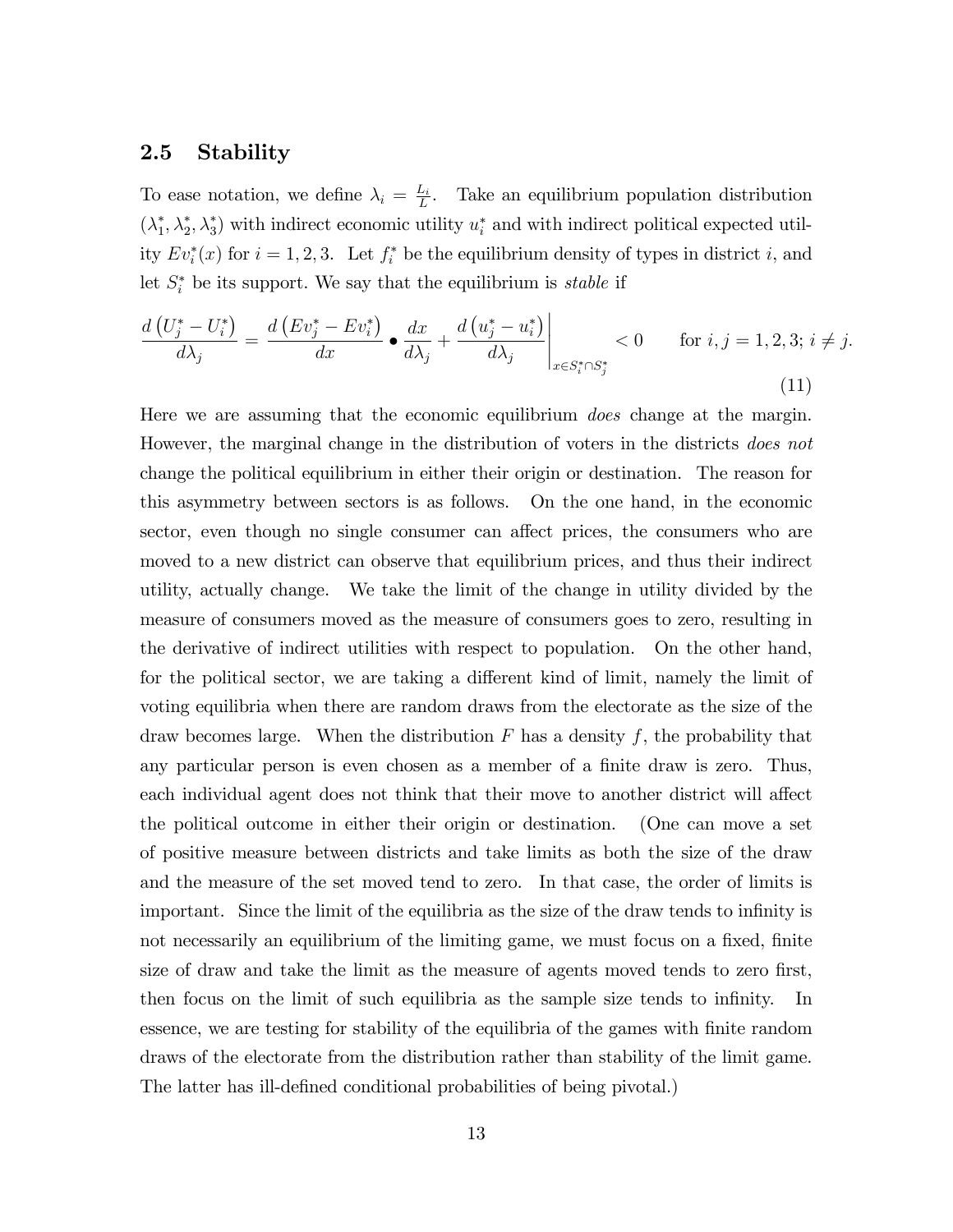If the supports don't overlap on an open set,  $\frac{dx}{d\lambda_j} = \frac{1}{f_j}$  $\frac{1}{f_j^*}$ . If they overlap on an open set, then on that open set,  $\frac{dx}{d\lambda_j} = 0$ .

### 3 Existence of Stable Equilibrium

**Theorem 2** Assume that the political sector of the national model, with all agents present and voting, satisfies either Assumptions 1-8 of Feddersen and Pesendorfer  $(1997)^5$  or assume that full information equivalence holds. Then a national election equilibrium in mixed strategies exists, and it satisfies full information equivalence. Let  $v(\gamma, s, \cdot)$  and f be symmetric about 0. For every set of parameter values, there exists a local election equilibrium. This equilibrium features pure strategies, except for the second stage (political) equilibrium strategies in the one district with full information equivalence, where mixed voting strategies might be used. It also features a population distribution symmetric around  $x = 0$ . Generically, at least one such equilibrium is stable.

Proof. The part of the Theorem concerning national elections follows from Feddersen and Pesendorfer (1997) and the argument that a second stage equilibrium exists if a second stage  $N$ -equilibrium exists for each  $N$ . The part of the proof concerning local elections proceeds as follows. First, we find a candidate symmetric allocation. Then we prove that it is an equilibrium. Finally, we prove that it is stable.

Let  $\lambda \in [0, \frac{1}{2}]$  $\frac{1}{2}$  represent the populations of districts 1 and 3, namely  $\lambda = \lambda_1 = \lambda_3$ , so  $1 - 2\lambda$  is the population of district 2. We will *quess* that district 1 always votes unanimously for  $Q$ , district 3 always votes unanimously for  $A$ , and district 2 satisfies full information equivalence, so the state-dependent outcome in district 2 is the same as the outcome with no uncertainty. For notational purposes, define that outcome to be  $\gamma^*(s)$ .

We define the potential equilibrium value  $\lambda^* \in [0, \frac{1}{2}]$  $\frac{1}{2}$  to be the minimal value of  $\lambda$ such that the marginal consumer is indifferent between districts 1 and  $2<sup>6</sup>$ 

$$
u^*(\lambda) + \int_0^1 v(Q, s, F^{-1}(\lambda)) dG(s) = u^*(1 - 2\lambda) + \int_0^1 v(\gamma^*(s), s, F^{-1}(\lambda)) dG(s).
$$

<sup>&</sup>lt;sup>5</sup>See the appendix for a precise statement of the assumptions.

<sup>&</sup>lt;sup>6</sup>This condition is familiar from models of local public goods.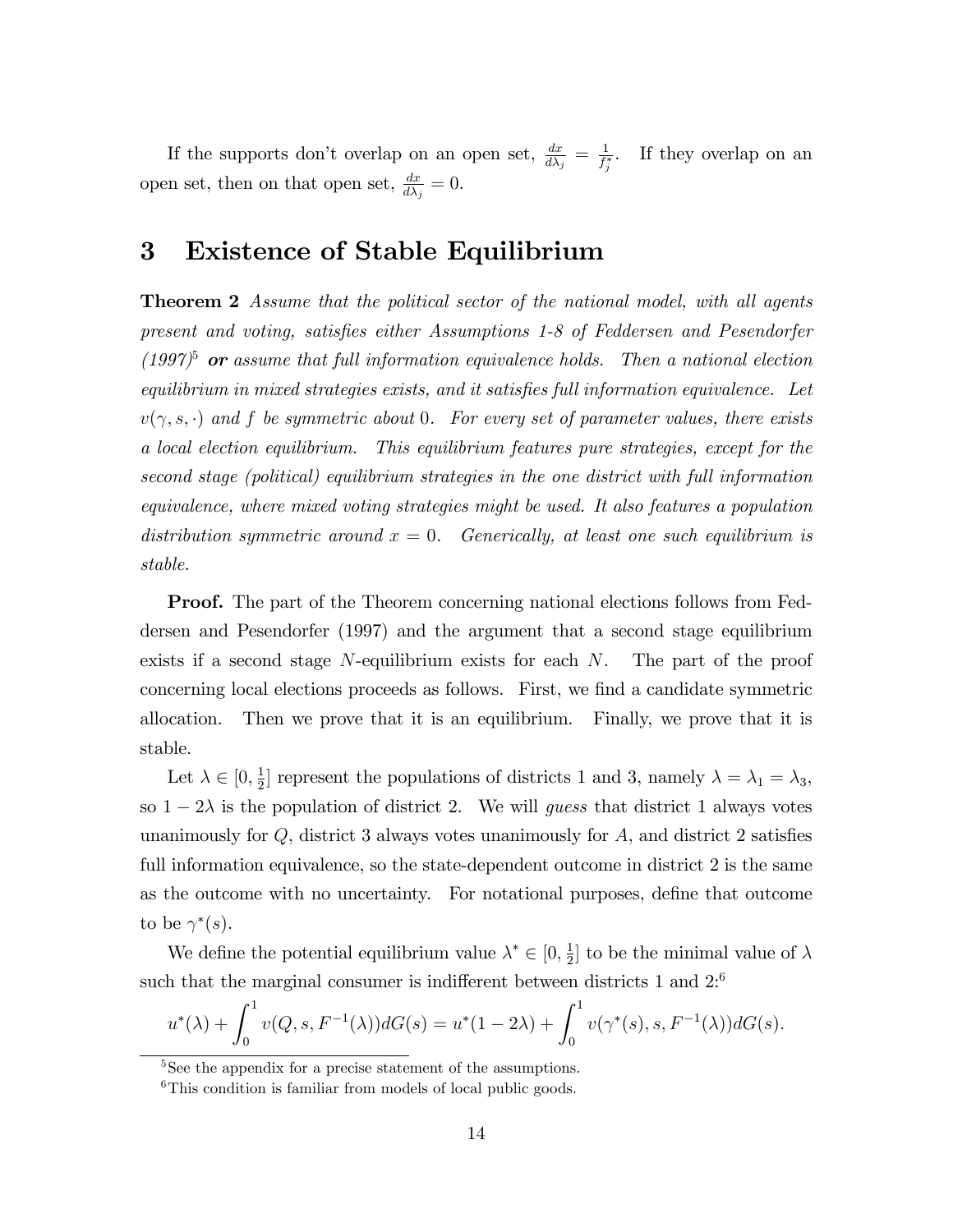Next, we show that this is in fact an equilibrium. To accomplish this, we must simply consider the decision of one individual at this allocation. No individual can unilaterally affect the economic allocation in any district, no matter their action. Similarly, no individual can affect the political outcome in any district, no matter their action, since the probability that they are selected as a pivotal voter is zero. So it is simply a matter of showing that the agents we have assigned to each district are at least as happy with the outcomes in that district as they would be in any other. By symmetry, if the argument works for one side of the distribution, it works for the other. So we focus on the left side. Notice that since  $\Delta v(s, x)$  is increasing in s and  $x, v(\gamma^*(s), s, x) - v(Q, s, x)$  is non-decreasing in x for each s.

$$
u^*(\lambda^*) - u^*(1 - 2\lambda^*)
$$
  
= 
$$
\int_0^1 [v(\gamma^*(s), s, F^{-1}(\lambda^*)) - v(Q, s, F^{-1}(\lambda^*))] dG(s).
$$

So for  $x \geq F^{-1}(\lambda^*),$ 

$$
u^*(\lambda^*) - u^*(1 - 2\lambda^*) \le \int_0^1 [v(\gamma^*(s), s, x) - v(Q, s, x)]dG(s)
$$

and thus  $U_1^x \leq U_2^x$ . A similar argument works for  $x \leq F^{-1}(\lambda^*)$ , implying  $U_2^x \leq U_1^x$ . A symmetric argument holds for the boundary between districts 2 and 3. Notice that this argument also holds if  $\lambda^* = \frac{1}{2}$  $\frac{1}{2}$ , noting that  $\gamma^*(s)$  is replaced by A in the expressions above.

Finally, we show that this equilibrium is generically stable. We must evaluate equation (11) for movement between the districts. There are two ways to attempt this. We could evaluate it directly for this system. Alternatively, we could apply the result in Tabuchi and Zeng (2004), reducing our work load. Although the latter approach is easier, and is the one we will use, the issue is that their framework is set up for homogeneous consumers. Obviously, we have heterogeneous consumer/voters. So in order to apply the result, we formulate an artificial model that gives all consumers in a district the utility of the consumer at the margin or boundary for that district. Then this artificial model fits into the framework of Tabuchi and Zeng (2004).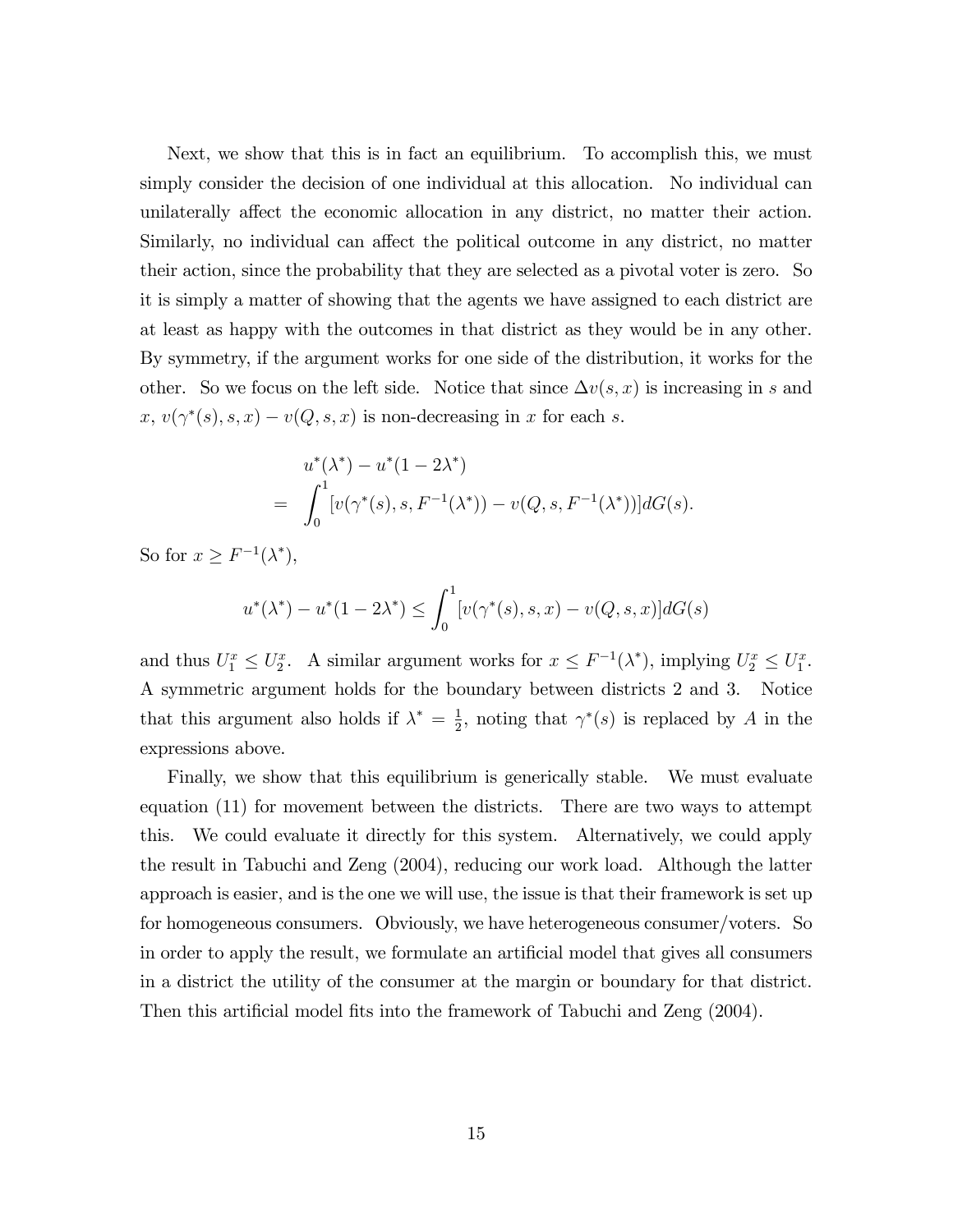DeÖne

$$
\overline{U}_{1}(\lambda_{1}) = u_{1}^{*}(\lambda_{1}) + \int_{0}^{1} v(Q, s, F^{-1}(\lambda_{1})) dG(s)
$$
\n
$$
\overline{U}_{2}(\lambda_{2}) = u_{2}^{*}(\lambda_{2}) + \int_{0}^{1} v(\gamma(s), s, F^{-1}(\frac{1}{2} - \frac{\lambda_{2}}{2})) dG(s)
$$
\n
$$
= u_{2}^{*}(\lambda_{2}) + \int_{0}^{1} v(\gamma(s), s, F^{-1}(\frac{1}{2} + \frac{\lambda_{2}}{2})) dG(s)
$$
\n
$$
\overline{U}_{3}(\lambda_{3}) = u_{3}^{*}(\lambda_{3}) + \int_{0}^{1} v(A, s, F^{-1}(1 - \lambda_{3})) dG(s),
$$
\n(12)

where

 $\blacksquare$ 

$$
\lambda_1 + \lambda_2 + \lambda_3 = 1. \tag{13}
$$

The remainder of the proof consists of 3 steps. First, apply Tabuchi and Zeng  $(2004,$  Theorem 2) to the system defined by  $(12)$  and  $(13)$  to obtain generic existence of a stable equilibrium for this system. Second, we claim that there is no asymmetric equilibrium of the system (12) and (13), so the stable equilibrium must be symmetric, namely  $\lambda_1 = \lambda_3$ . This holds because if the equilibrium is not symmetric, then there is a discontinuity in equilibrium utility between some pair of districts, implying that it is not an equilibrium, a contradiction. Third, we claim that any stable equilibrium of the system (12) is also a stable equilibrium for the original system in the sense of equation (11). It is an equilibrium of the original system because the utilities of the consumers at the boundaries between districts are equated. Stability holds because the derivatives of the two systems, evaluated at equilibrium populations, are the same. This is easily verified for each part of the left hand side of inequality  $(11)$ , where each part is evaluated at the boundary (in consumer/voters) between districts.

Districts 1 and 3 are polarized, in that the outcome is always Q in district 1 and A in district 3, independent of signals received by the inhabitants. District 2 is the "swing city," in that it satisfies full information equivalence. In equilibrium, some districts can be empty.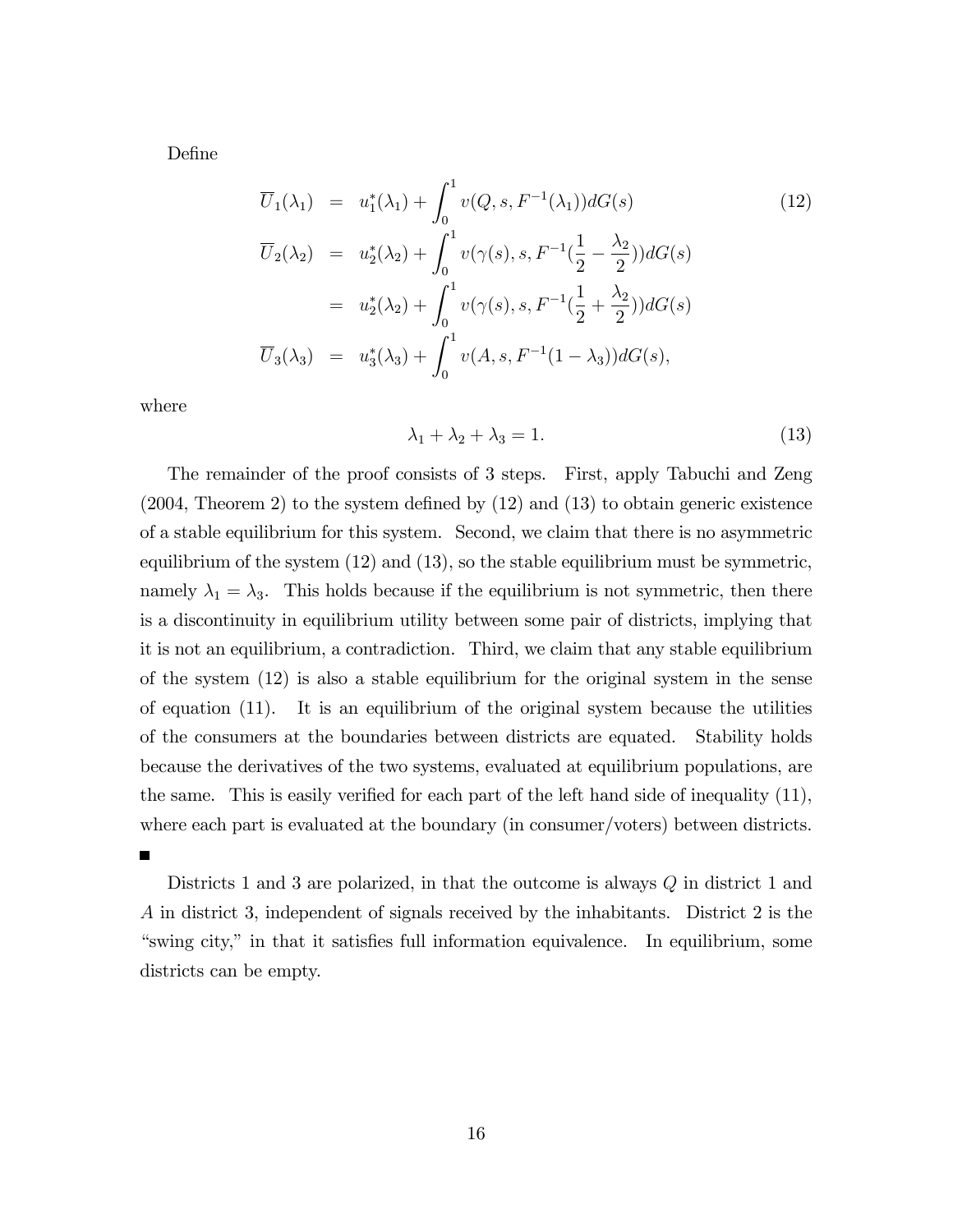### 4 Comparative Statics

In order to study the comparative statics of equilibrium, we must be much more specific about the political sector. There are several reasons for this. First, since we want to be able to say something specific about the equilibrium distribution of population, we must know more about the equilibrium in the political sector for each given distribution of population, as agents can anticipate (at least in expectation) what will happen politically in each individual district, given the population distribution. The abstract framework of Feddersen and Pesendorfer (1997) tells us that equilibrium in *mixed* strategies exists and it has the form of a cutpoint equilibrium. But for our application, it is very useful to have an equilibrium in pure strategies. So we use one of their examples that does not fit their general framework, namely their example 2, where for any distribution of population, equilibrium in pure strategies exists, is unique, and (under some further conditions) satisfies full information equivalence. The drawback of using this example is that since it does not satisfy their assumptions, we cannot claim the same generality in our results as they do in their paper.

A related issue pertaining to the modeling strategy concerns the fact that we have made functional form assumptions for the New Economic Geography sector of the model, for reasons detailed in that literature. This allows us to find equilibrium in that sector explicitly. If we were to use the general functional form we have specified for the political sector, then although we could know about existence of equilibrium and perhaps its general properties, we would not be exploiting the specific functional form assumptions made in the economic sector, and thus we could not use this to find equilibrium explicitly. In other words, we waste the additional information provided by functional form assumptions in the economic sector. With functional form assumptions in the political sector as well, we have balanced the assumptions in the two sectors so that we can exploit all of the functional form assumptions we use to find equilibrium explicitly, and thus find comparative statics explicitly.

Finally, there is the issue of existence of equilibrium in pure strategies when the second stage equilibrium is not unique. In that case, the classical problem that the equilibrium correspondence for the second stage equilibrium is not convex-valued arises, so existence of equilibrium in pure strategies is not assured.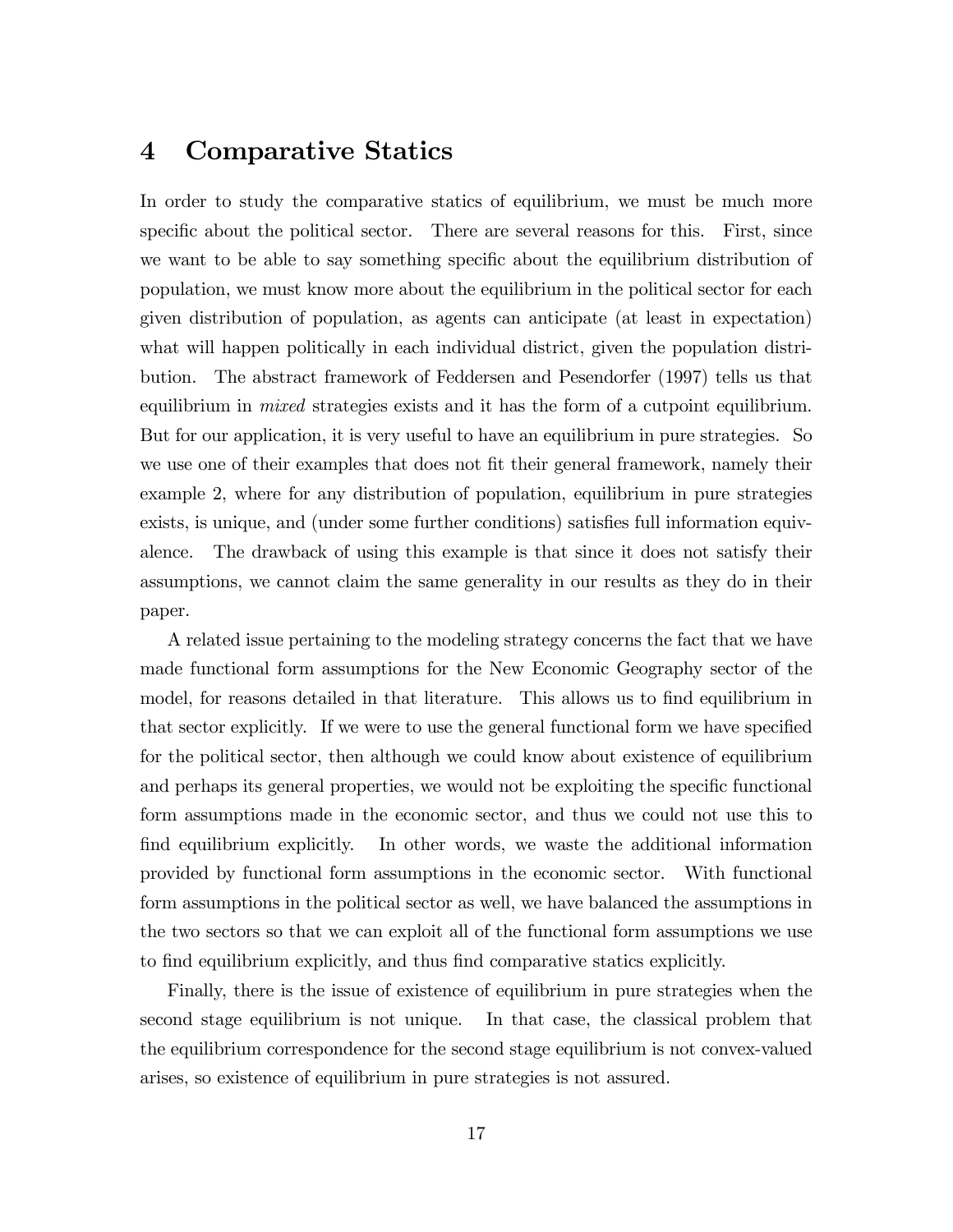Assume that the political utility  $v$  is given by

$$
v(\gamma, s, x) = K - \frac{1}{2} (x_{\gamma} - x)^2 - (x_{\gamma} + \frac{1}{2} - s)^2,
$$

where  $x_A = 1$  and  $x_Q = -1$ . Then,

$$
\Delta v(s, x) \equiv v(A, s, x) - v(Q, s, x) = 2(-1 + x + 2s),
$$

which is similar to the examples of section 5 in Feddersen and Pesendorfer (1997). Also assume that  $f(x)$  is uniform over  $[-1, 1]$ ,  $g(s) = 1$  for  $s \in [0, 1]$ , there are only two signals so  $M = 2$ , and

$$
p(1 \mid s) = \begin{cases} 1 - \alpha & \text{if } s < 1/2 \\ \alpha & \text{if } s > 1/2 \end{cases}
$$

where  $\alpha < 1/2$ . Then, the probability that a randomly selected voter votes for Q in state s is

$$
t(s,\overline{\pi}) = \sum_{\sigma=1}^{2} p(\sigma \mid s) \int_{X} \overline{\pi}(x,\sigma) f(x) dx
$$
  
= 
$$
\begin{cases} (1-\alpha) F(x_1) + \alpha F(x_2) & \text{if } s < 1/2 \\ \alpha F(x_1) + (1-\alpha) F(x_2) & \text{if } s > 1/2 \end{cases}
$$
(14)

from the definition of  $p(\sigma | s)$ . The probability that a vote is pivotal in state s is given by

$$
\Pr\left(piv \mid s,\overline{\pi}\right) = \binom{n}{n/2} t(s,\overline{\pi})^{n/2} \left[1 - t(s,\overline{\pi})\right]^{n/2},
$$

where  $t(s, \overline{\pi})$  is given by (14).

Analogous to Feddersen and Pesendorfer (1997), let  $x_1$  and  $x_2$  be cutpoints,  $x_1 >$  $x_2$ , namely for  $x < x_2$  the voter always votes for  $Q$ , for  $x > x_1$  the voter always votes for A, and for  $x_2 \leq x \leq x_1$  the voter uses a state-dependent strategy. Because of the symmetric setting relative to  $x = 0$ , it must be that the cutpoints are symmetric:  $x_1 +$  $x_2 = 0$ , implying that  $Pr(piv \mid s, \overline{\pi})$  as calculated above is constant for all s. Then, the probability distribution over states conditional on being pivotal,  $\beta$  (s | piv,  $\overline{\pi}$ ), is also constant, and hence, the probability distribution over states conditional on being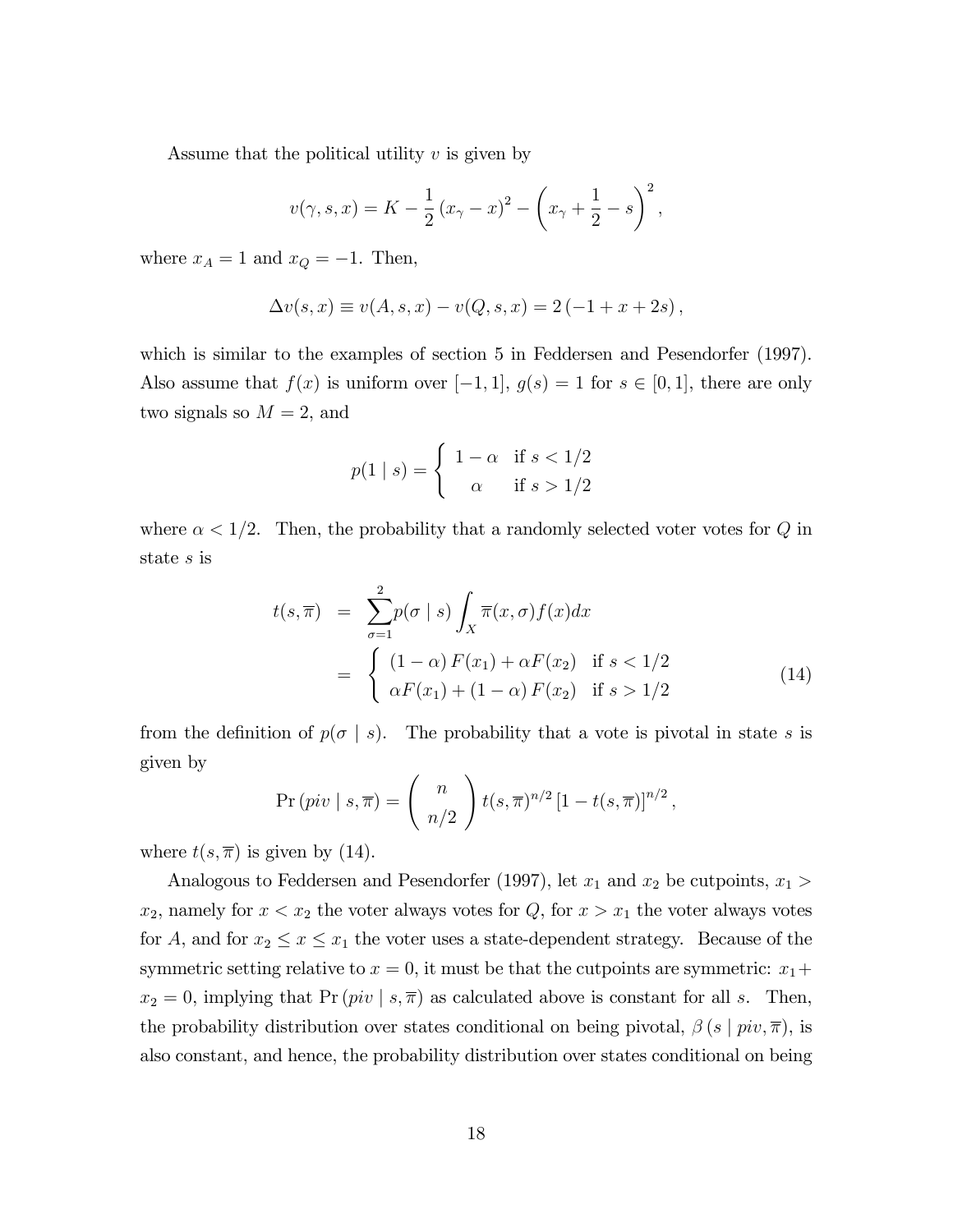pivotal and observing signal  $\sigma$  is reduced to

$$
\beta(s \mid piv, \overline{\pi}, \sigma) = \frac{\beta(s \mid piv, \overline{\pi}) p(\sigma \mid s)}{\int_0^1 \beta(w \mid piv, \overline{\pi}) p(\sigma \mid w) dw}
$$

$$
= \frac{p(\sigma \mid s)}{\int_0^1 p(\sigma \mid w) dw}.
$$

Because

$$
\beta(s \mid piv, \overline{\pi}, 1) = \begin{cases} 1 - \alpha & \text{if } s < 1/2 \\ \alpha & \text{if } s > 1/2 \end{cases}
$$

$$
\beta(s \mid piv, \overline{\pi}, 2) = \begin{cases} \alpha & \text{if } s < 1/2 \\ 1 - \alpha & \text{if } s > 1/2 \end{cases},
$$

we have

$$
E[s | piv, \overline{\pi}, \sigma] = \frac{\int_0^1 \beta (s | piv, \overline{\pi}, \sigma) \, s ds}{\int_0^1 s ds} = \begin{cases} \frac{1}{4} (1 + 2\alpha) & \text{if } \sigma = 1 \\ \frac{1}{4} (3 - 2\alpha) & \text{if } \sigma = 2 \end{cases}.
$$

Solving

$$
E[v(x_1, s) \mid piv, \overline{\pi}, 1] = -1 + 2x_1 + 2E[s \mid piv, \overline{\pi}, 1] = 0
$$
  

$$
E[v(x_2, s) \mid piv, \overline{\pi}, 2] = -1 + 2x_2 + 2E[s \mid piv, \overline{\pi}, 2] = 0
$$

respectively, we obtain the two cutpoints:

$$
x_1 = \frac{1}{2} - \alpha
$$
 and  $x_2 = \alpha - \frac{1}{2}$ .

Plugging them into (14) yields

$$
|t(s, \overline{\pi}^n) - \frac{1}{2}| = \frac{1}{4} (1 - 2\alpha)^2.
$$

Hence, the political expected utilities are computed as

$$
E[v(Q, s, x)] = \int_0^1 v(Q, s, x)ds = K - \frac{1}{12} (6x^2 + 12x + 19)
$$
  

$$
E[v(A, s, x)] = \int_0^1 v(A, s, x)ds = K - \frac{1}{12} (6x^2 - 12x + 19).
$$

In the case of full information equivalence,

$$
E[v(\gamma(s), s, x)] = \int_0^{1/2} v(Q, s, x) ds + \int_{1/2}^1 v(A, s, x) ds = K - \frac{1}{12} (6x^2 + 13).
$$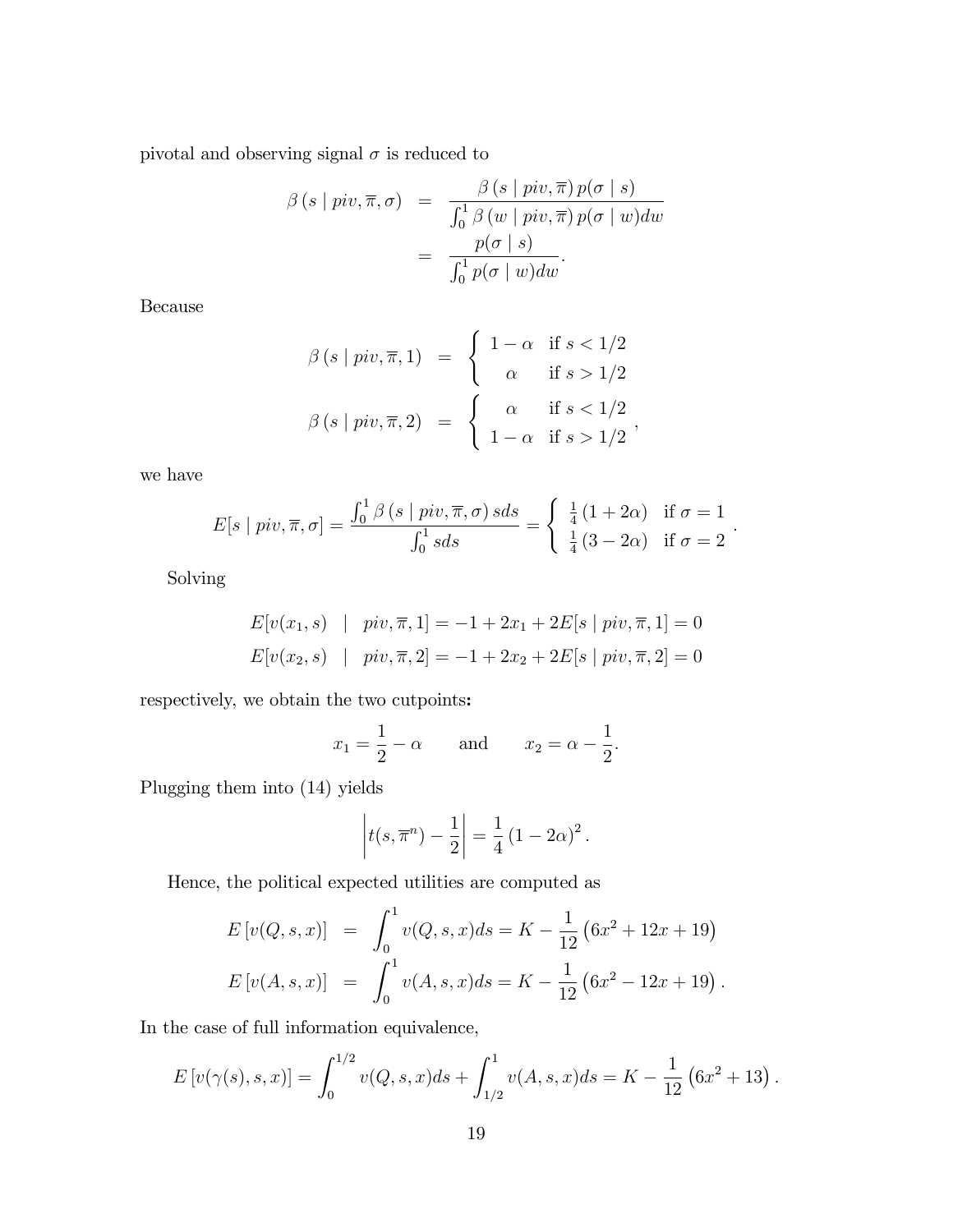See Figure 1 for these political expected utilities.

For simplicity assume an axisymmetric distribution:  $(L_1, L_2, L_3) = (\lambda, 1 - 2\lambda, \lambda)$ . L. District 1 always votes unanimously for Q and district 3 always votes unanimously for A, whereas alternative Q is elected for  $s < 1/2$  and alternative A is elected for  $s > 1/2$  in district 2, i.e.,

$$
U_1^x = u_1 + E[v(Q, s, x)]
$$
  
\n
$$
U_2^x = u_2 + E[v(\gamma(s), s, x)]
$$
  
\n
$$
U_3^x = u_3 + E[v(A, s, x)].
$$

Due to symmetry, the necessary condition for interior equilibrium is given by

$$
\Delta U(\lambda) \equiv U_2^x - U_1^x|_{x=1-\lambda} = 0.
$$

#### (i) Full agglomeration at district 2 ( $\lambda = 0$ )

Suppose all individuals are agglomerated at district 2. Plugging  $\lambda = 0$  into (10), we have  $w^* = \phi^{-1/\varepsilon}$ , and hence,

$$
\Delta U(0) = \left(\frac{L}{\varepsilon \overline{c}}\right)^{\frac{1}{\varepsilon - 1}} \left(1 - \phi^{\frac{2\varepsilon - 1}{\varepsilon(\varepsilon - 1)}}\right) - \frac{1}{2}.
$$

Full agglomeration is an equilibrium if  $\Delta U(0) \geq 0$ . Solving  $\Delta U(0) = 0$ , we get the agglomeration sustain point:

$$
\phi_A=\left\{\begin{array}{ll} \left[1-\frac{1}{2}\left(\frac{\varepsilon\bar{c}}{L}\right)^{\frac{1}{\varepsilon-1}}\right]^{\frac{\varepsilon(\varepsilon-1)}{2\varepsilon-1}}\in (0,1) & \text{if } 1>\frac{1}{2}\left(\frac{\varepsilon\bar{c}}{L}\right)^{\frac{1}{\varepsilon-1}}\\ 0 & \text{if } 1\leq \frac{1}{2}\left(\frac{\varepsilon\bar{c}}{L}\right)^{\frac{1}{\varepsilon-1}} \end{array}\right.
$$

.

Hence, full agglomeration emerges only if the fixed labor requirement is sufficiently small relative to the mass of workers  $(1 > \frac{1}{2})$  $rac{1}{2}$   $\left(\frac{\varepsilon\overline{c}}{L}\right)$  $\left(\frac{\varepsilon \bar{c}}{L}\right)^{\frac{1}{\varepsilon-1}}$  and the transport cost is large enough  $(\phi \leq \phi_A)$ .

### (ii) Stratified equilibrium with district 2 empty ( $\lambda = 1/2$ )

Substituting  $\lambda = 1/2$  into (10) yields  $w^* = \left(\frac{2\phi}{1+\epsilon}\right)$  $1+\phi$  $\int_{0}^{\frac{1}{\varepsilon}}$ . If

$$
\Delta U(1/2) = \left(\frac{L}{\varepsilon \bar{c}}\right)^{\frac{1}{\varepsilon - 1}} \left[\phi^{\frac{2\varepsilon - 1}{\varepsilon(\varepsilon - 1)}} \left(\frac{2}{1 + \phi}\right)^{\frac{1}{\varepsilon}} - \left(\frac{1 + \phi}{2}\right)^{\frac{1}{\varepsilon - 1}}\right] + \frac{1}{2} \le 0,\tag{15}
$$

then a distribution that is symmetric between districts 1 and 3 is an equilibrium. Notice that the bracketed terms in (15) are non-positive and increasing in  $\phi$ , reaching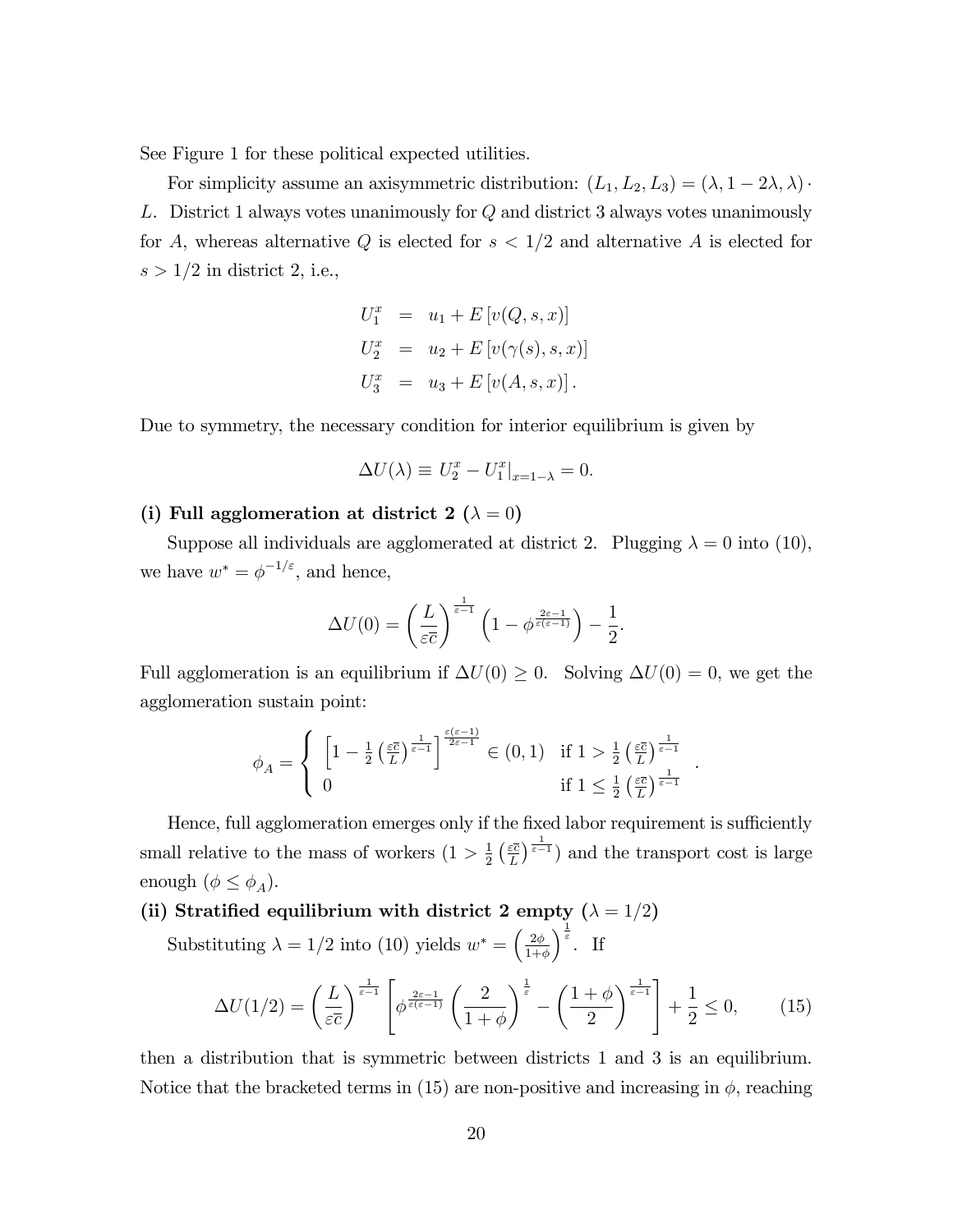a maximum of 0 at  $\phi = 1$ . The symmetric equilibrium is stratified for  $\phi < \phi_B$ , where the stratification point  $\phi_B$  is given by the unique solution to the equation  $\Delta U(1/2) = 0$ . Assume that the fixed labor requirement is small relative to the mass of workers so that  $\Delta U(1/2) < 0$  holds at  $\phi = 0$ . Then, like the full agglomeration case, stratification emerges only if the fixed labor requirement is small relative to the mass of workers and the transport cost is large enough  $(\phi < \phi_B)$ . Otherwise, individuals would migrate to district 2. Furthermore, at a stratified equilibrium, the stability condition between districts 1 and 3

$$
\frac{d}{d\lambda_3} \left( U_3^* - U_1^* \big|_{\lambda_2 = 0, \lambda_1 = 1 - \lambda_3, x = 1 - \lambda_3} \right) \bigg|_{\lambda_3 = 1/2} < 0 \tag{16}
$$

should hold. This is satisfied when  $\varepsilon$  is not too small.

#### (iii) Partial agglomeration ( $\lambda \in (0, 1/2)$ )

In this case, solve (10) and  $\Delta U(\lambda) = 0$  simultaneously with respect to  $\lambda$  and w. It can be shown numerically that  $\lambda^* \in (0, 1/2)$  for large  $\phi$ .

Figure 2 illustrates the equilibrium distribution  $(\lambda_1^*)$  $\chi_1^*, \lambda_2^*, \lambda_3^*$  as a function of trade freedom  $\phi$  given  $\varepsilon = 5$  and  $L/\overline{c} = 100$ .<sup>7</sup> Observe that there are multiple equilibria for small  $\phi \, (< \phi_B)$ .

The conclusion that should be drawn from this analysis is that for high and low freedom of trade, stable equilibria where not everyone is in the same district occur. Higher freedom of trade means location is less important for economic welfare, and hence the equilibrium location of consumers is driven by the political sector. With low trade freedom, either everyone is agglomerated in the same district, or the electorate is polarized in two separate districts. For moderate trade freedom, everyone is agglomerated in the same district, and the political outcome is state dependent. For high trade freedom, all three districts are occupied in equilibrium. Two of the districts are polarized, always voting for the same candidate or outcome independent of state, whereas the occupants of the larger moderate district vote according to their information.

<sup>&</sup>lt;sup>7</sup>Note that if  $L/\bar{c}$  is sufficiently large, the "symmetric" equilibrium is unstable for small  $\phi$ . This condition is somewhat similar to the black-hole condition that is standard in the New Economic Geography.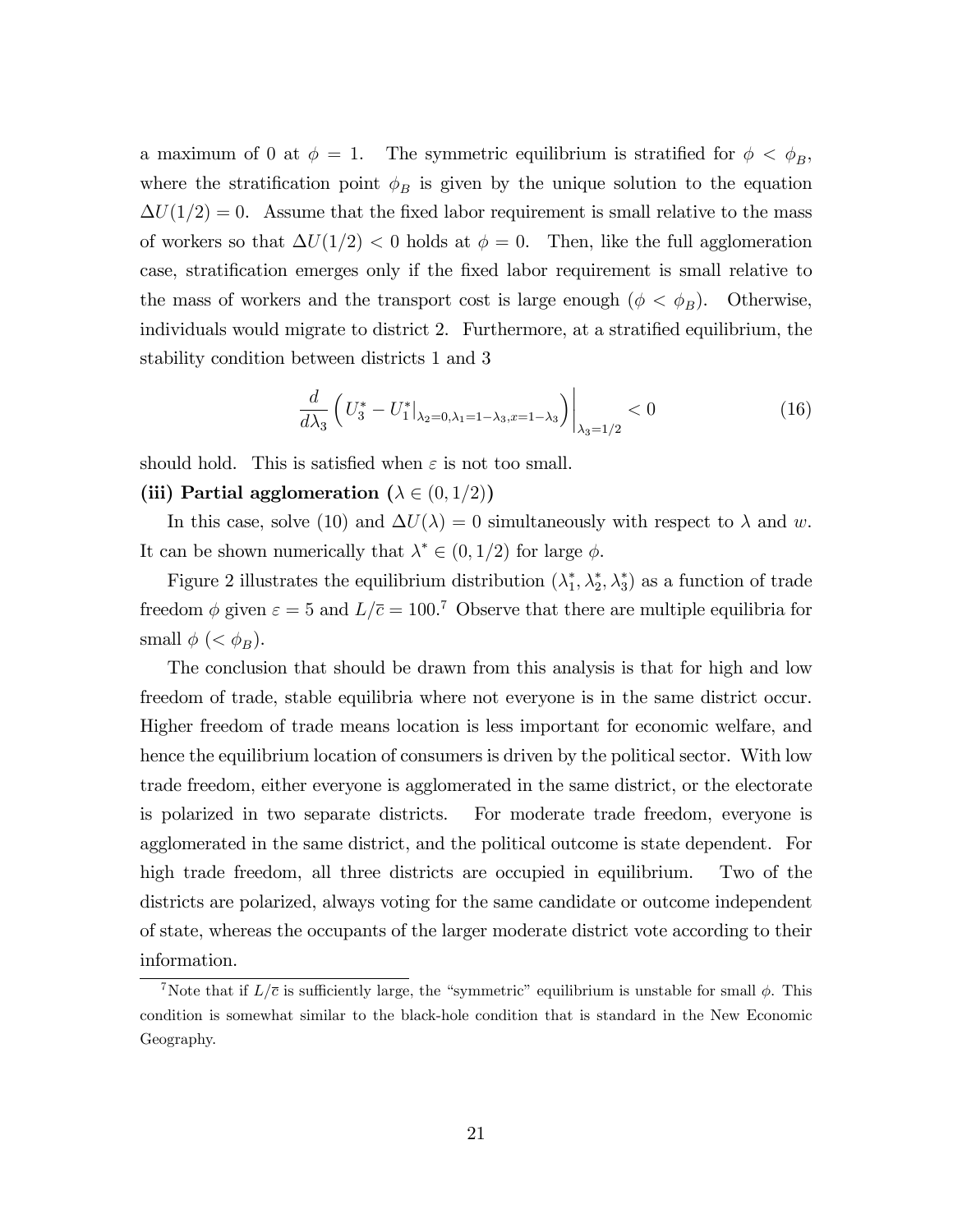### 5 Information aggregation in local elections

Using Feddersen and Pesendorfer (1997) Theorem 3 or their Example 2, full information equivalence always holds in the *national elections* for this model, where every agent votes in the same election. Thus, elections aggregate information effectively, and we expect to see relatively few corrupt politicians elected.

On the other hand, *local elections* have different properties in this model with migration, where only the residents of a district have the opportunity to vote in that district's election. In this model with 3 districts and, for example, high trade freedom, only one of the 3 features full information equivalence at equilibrium. This is the largest district. The other two will always elect the same candidate, independent of individual signals and information. The conclusion is that elections in larger geographical districts, called national elections in our terminology, will lead to the election of less corrupt candidates in those districts, whereas elections in smaller geographical districts, called local elections in our terminology, will lead to less information aggregation, and thus will lead to the election of more corrupt candidates as representatives of those districts. This matches the empirical evidence used as motivation for our work in the introduction. Notice that the theory does not predict that corrupt officials will be elected in every local district in every state of the world, but rather only for certain states of the world in the more polarized districts. Thus, one cannot expect a high p-value for this test.

Ideally, we would want to use data from the US Congress to test this theory. The reason is that Senate districts are quite large and contain the House districts as subsets. However, there are data issues with this idea. Criminal convictions of members of the US Congress for corruption, for example by the Public Integrity Section of the Criminal Division of the US Department of Justice, are few. Although they are made public in their annual reports, most of the convictions are of officials in other branches of the federal government or of local officials. One could weaken the standards and look only at ethics investigations by congressional committees, but information about this is primarily confidential or leaked. Actual data, for example from the group Citizens for Responsibility and Ethics in Washington, is consistent with our hypotheses, but rather imprecise.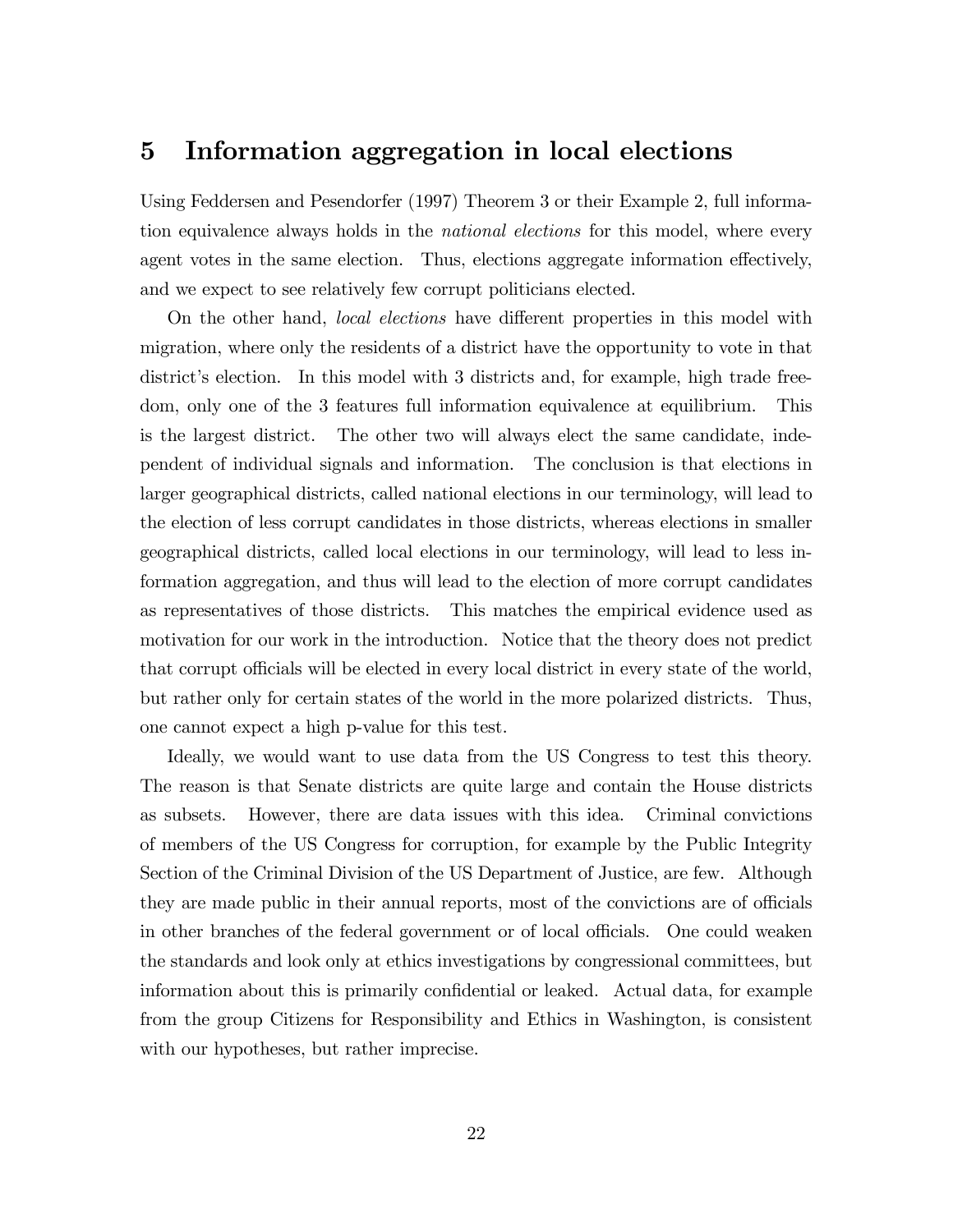### 6 Conclusions and Extensions

We have constructed a model where politically polarized districts emerge endogenously. One consequence is that full information equivalence holds for only one of three districts in the local elections model, whereas it always holds in the national elections model. We have interpreted the model for empirical purposes as a model of politician corruption, and verified the informational implication of the theory in data. This particular interpretation of the model was used so that we could apply it easily to data. However, other interpretations of the uncertainty, such as the productivity or valence of the alternatives or candidates, are equally valid and perhaps more interesting, but less amenable to empirical applications. For example, the two alternatives in the model could represent different levels (high and low) of a local public good such as schooling, including appropriate taxes. The effectiveness of the policies might be unknown to voters, but they receive a signal about it.

Full information equivalence is a casualty of free trade. The reason is that under free trade, people sort themselves into districts, most of which are polarized. When trade is more costly, people tend to agglomerate for economic reasons, resulting in full information equivalence in the political sector.

It is interesting to discuss welfare in the context of this model. Originally, the New Economic Geography, representing the economic side of our model, was designed to answer the positive question: Why are there cities? The early literature shied away from normative questions, though more recent literature has examined efficiency. Similarly, the literature on information aggregation in elections also tends to focus on positive questions. There are reasons this has happened.

In the context of the Feddersen and Pesendorfer (1997) model, under assumptions that ensure full information equivalence, their model reduces to a standard political model where all policies, specifically  $A$  and  $Q$ , are Pareto optimal. As is standard in many political economy models, this represents a purely redistributive game, and thus welfare evaluation reduces to interpersonal utility comparisons. This is not desirable. Since our model is an adaptation of the Feddersen-Pesendorfer model, something similar happens here. Beyond that issue, when discussing allocations that Pareto dominate equilibrium allocations but might not be equilibrium allocations themselves, it is unclear what information structure to use for evaluation of the political sector,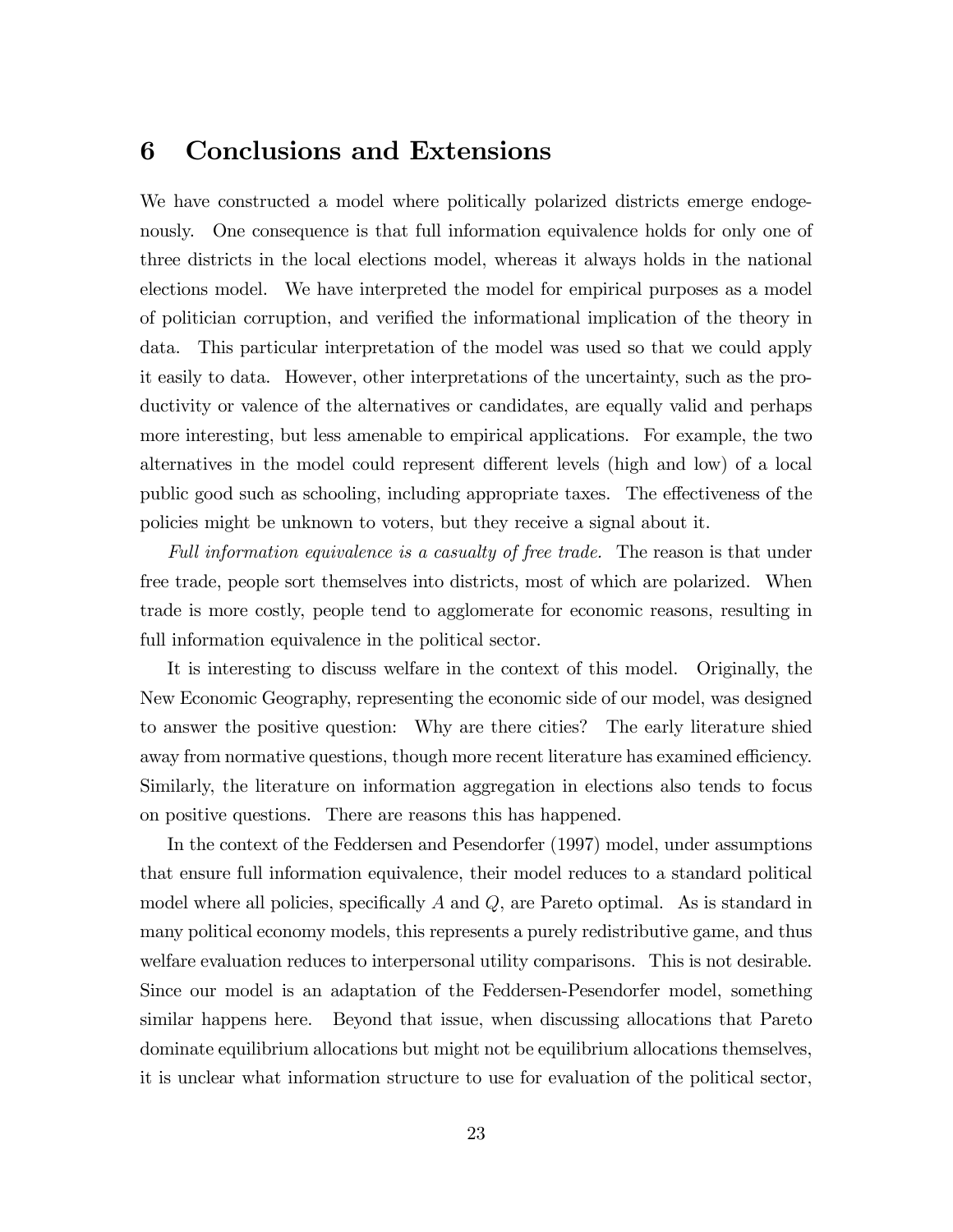for instance full information or a structure less informative to agents.<sup>8</sup>

Finally, it is clear that welfare evaluations in our model will hinge on the relative weight given to the economic and political sectors in the utility functions.

For all of these reasons, we eschew explicit welfare comparisons using our model.

If we were to use a model of local public goods in place of our New Economic Geography model for the economic sector, it is likely that stratification would always occur in equilibrium. Thus, it is likely that full information equivalence would never hold in local elections.<sup>9</sup>

With only 2 instead of 3 districts, the comparative statics reduce to the left hand half of Figure 2. That is, when trade costs are high, there is an equilibrium with full agglomeration of agents in one district, and an equilibrium with half the population in each district, sorted by voter type. For lower trade cost, only the stratified equilibria survive. Thus, our main conclusion still holds. With more than 3 districts, it is difficult to calculate the second stage (political) equilibria in the districts.

Many extensions of our work come to mind. In the spirit of Maug and Yilmaz (2002), for the local elections model we could ask that each district elects a delegate corresponding to A or Q who would then vote in a legislature according to the wishes of the district, with the winner determined by the majority but applying to all districts. Thus, the outcome would not be district-specific. In our 3 district model with relatively free trade, there would be 3 delegates. The pivotal delegate would be determined by district 2, satisfying full information equivalence, so the outcome in the legislature would also satisfy full information equivalence. In contrast with Maug and Yilmaz (2002), we do not require that the same alternative win a majority in all 3 districts.

Our utility function has equal weights on the utility derived from the economic and political sectors, and is additive across the sectors. It would be interesting to consider more general utility functions, in particular asymmetric weights on the sectors, to see if it produces districts that might be asymmetric in various senses.

An interesting conjecture is that higher transport cost into and out of a city leads to isolation, lower population, and polarized electoral outcomes. To analyze this conjecture, the New Economic Geography part of the model would have to be

<sup>&</sup>lt;sup>8</sup>These ideas will not be novel to those who work in this literature, as they are part of the folklore. <sup>9</sup>Such a model would predict p-values of 0 in our data.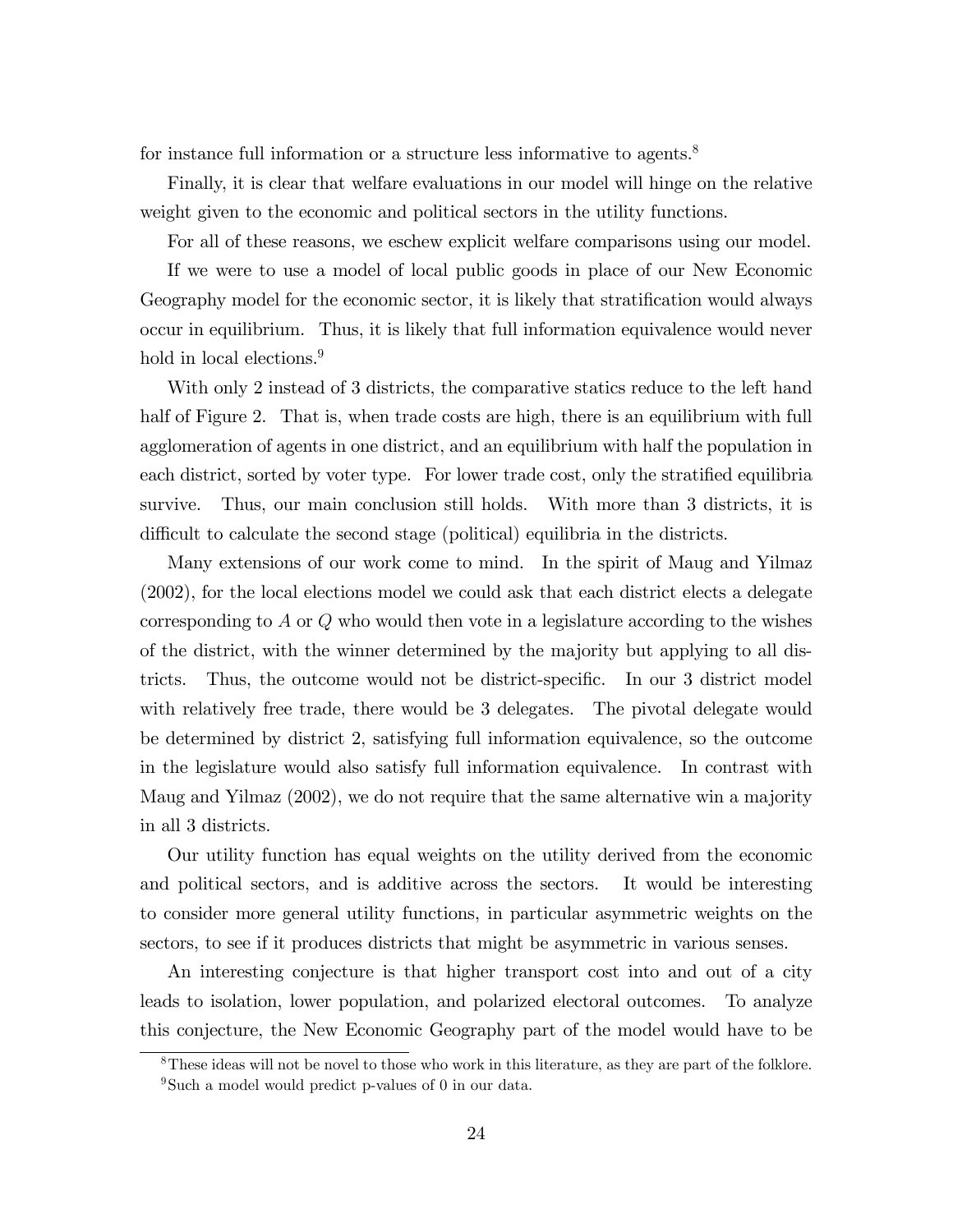extended to allow asymmetries in either transport cost or distance. This is not easy; see Ago et al. (2006) and Bosker et al. (2010).

Finally, it would be interesting to allow politicians to choose the transportation infrastructure. This involves the same complications as making transport cost asymmetric, and more.

# 7 Appendix: Assumptions in Feddersen and Pesendorfer (1997) Applied to Our Context

- 1.  $\Delta v(s, x)$  is continuous and increasing with  $|\Delta v(s, x) \Delta v(s', x)| \geq \kappa |s s'|$ and  $|\Delta v(s, x) - \Delta v(s', x)| \ge \kappa |x - x'|$  for some  $\kappa > 0$ . Moreover,  $\Delta v(s, -1)$  <  $0, \Delta v(s, 1) > 0$  for all s.
- 2. G has a density g and there is an  $a > 0$  such that  $1/a > g(s) > a$  for all  $s \in [0, 1].$
- 3.  $F(x)$  is continuously differentiable in x and  $f(x)$  denotes the derivative. There is an  $a' > 0$  such that  $f(x) > a'$  for all  $x \in X$ .
- 4. If  $\sigma > \sigma'$  and  $s > s'$ , then  $p(\sigma' | s')p(\sigma | s) > p(\sigma | s')p(\sigma' | s)$ .
- 5. There is an  $a'' > 0$  such that  $p(\sigma | s) > a''$  for all s.
- 6.  $\frac{N-1}{2}$  is an integer.
- 7.  $p(\sigma | s)$  is continuous in s for all  $\sigma$ .
- 8.  $\frac{p(M|s)}{p(1|s)}$  is strictly increasing in s and  $p(\sigma | s)$  satisfies the monotone likelihood ratio property.

### References

[1] Ago, T., I. Isono and T. Tabuchi, 2006. "Locational Disadvantage of the Hub." Annals of Regional Science 40, 819-848.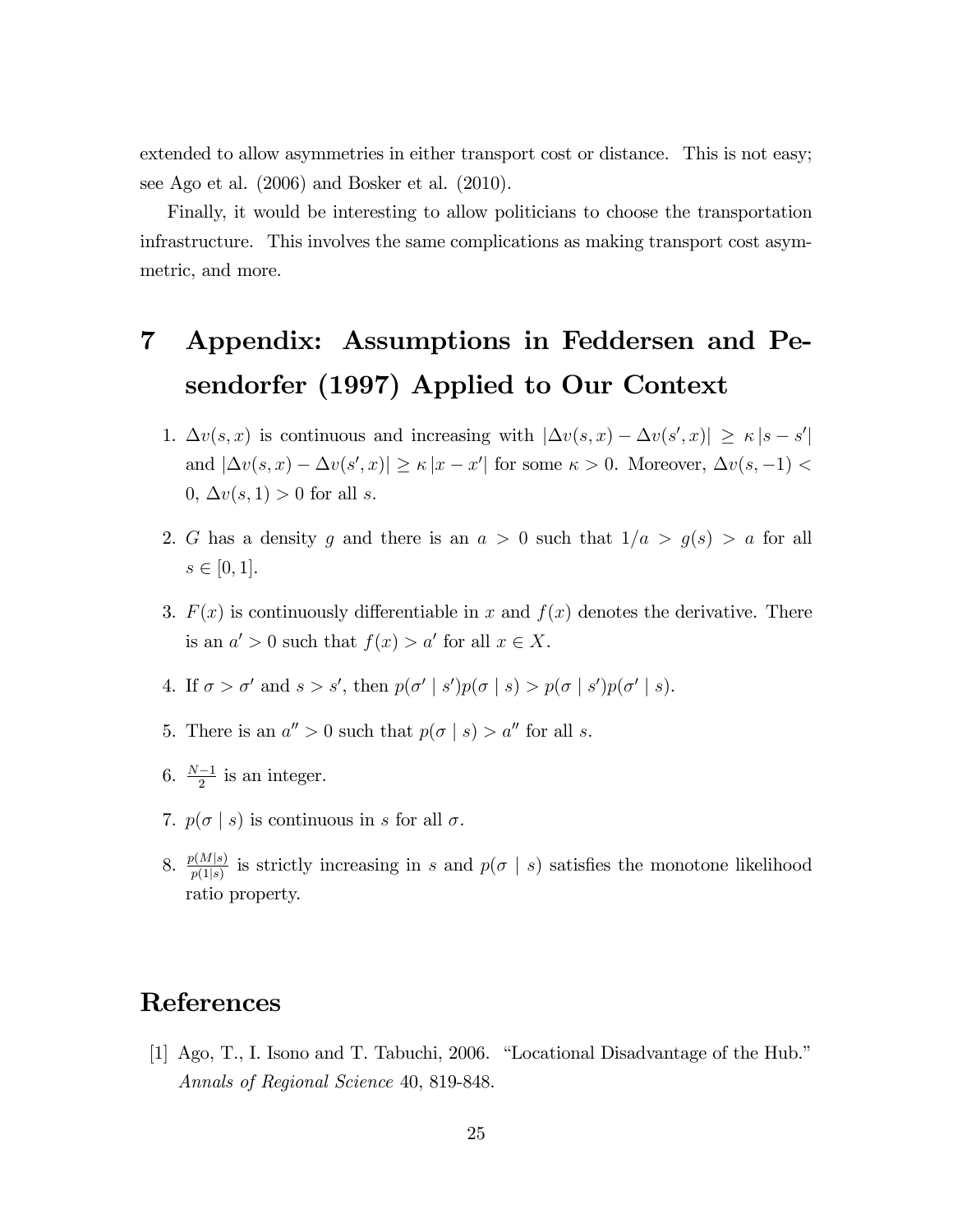- [2] Austen-Smith, D. and J.S. Banks, 1996. "Information Aggregation, Rationality and the Condorcet Jury Theorem." American Political Science Review 90, 34-45.
- [3] Bosker, M., S. Brakman, H. Garretsen and M. Schramm, 2010. "Adding Geography to the New Economic Geography: Bridging the Gap between Theory and Empirics." Journal of Economic Geography 10, 793–823.
- [4] Couch, J.F., K.E. Atkinson and W.F. Shughart, 1992. "Ethics Laws and the Outside Earnings of Politicians: The Case of Alabama's "Legislator-Educators"." Public Choice 73, 135-45.
- [5] Davis, D.R., 1998. "The Home Market, Trade, and Industrial Structure,"  $Amer$ ican Economic Review 88, 1264-1276.
- [6] Feddersen, T. and W. Pesendorfer, 1997. "Voting Behavior and Information Aggregation in Elections with Private Information.<sup>n</sup> Econometrica 65, 1029-1058.
- [7] Hildenbrand, W., 1974. Core and Equilibria of a Large Economy. Princeton: Princeton University Press.
- [8] Krugman, P., 1991. "Increasing Returns and Economic Geography." *Journal of* Political Economy 99, 483-499.
- [9] Maug, E. and B. Yilmaz,  $2002$ . "Two-Class Voting: A Mechanism for Conflict Resolution." American Economic Review 92, 1448–1471.
- [10] Tabuchi, T. and D.-Z. Zeng, 2004. "Stability of Spatial Equilibrium." Journal of Regional Science 44, 641-660.